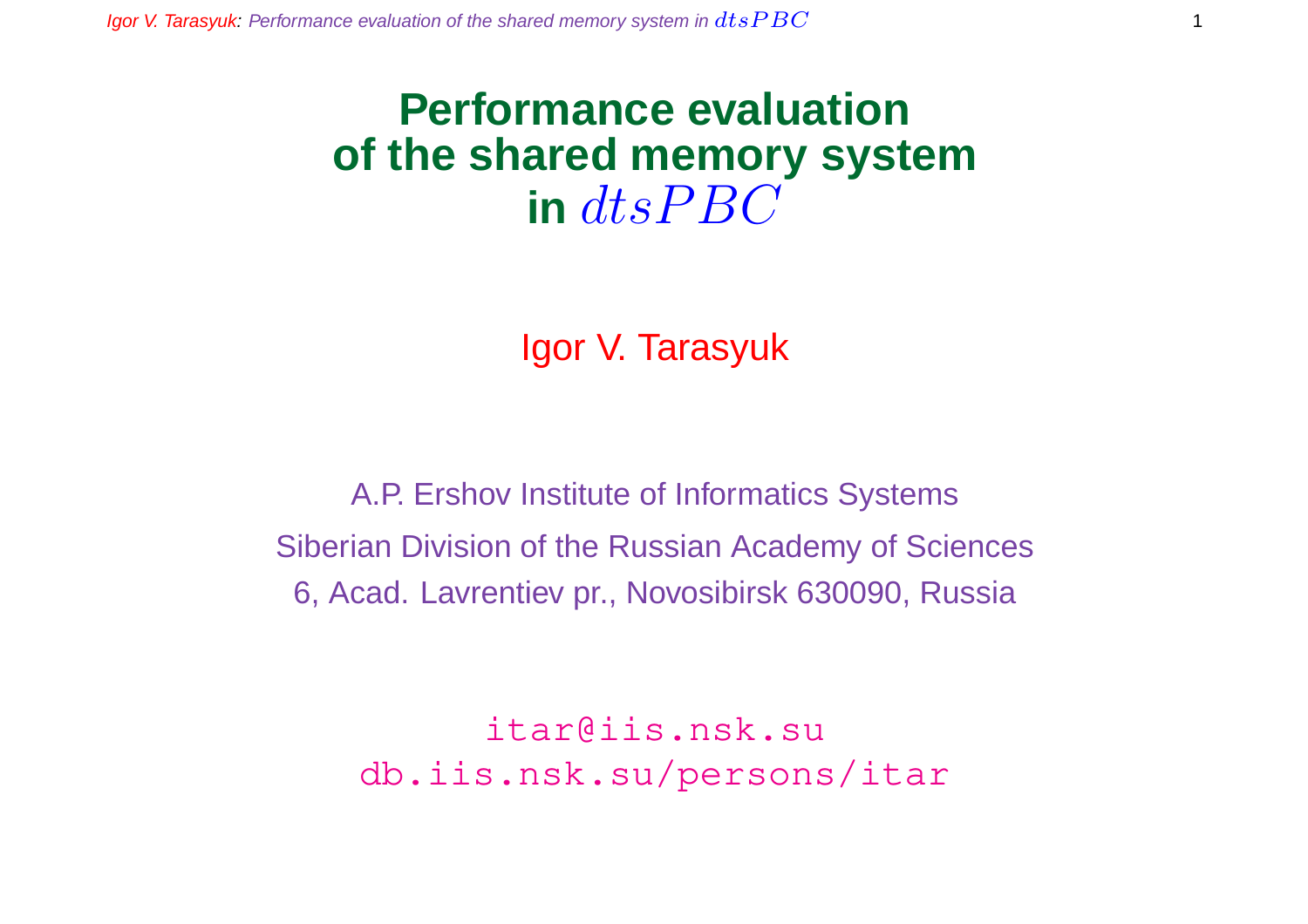**Abstract:** Algebra  $dtsPBC$  is a discrete time stochastic extension of finite Petri box calculus ( $PBC$ ) enriched with iteration.

In this work, within dtsPBC, a method of modeling and performance evaluation based on stationary behaviour analysis for concurrent systems is outlined applied to the shared memory system.

**Keywords**: stochastic process algebra, Petri box calculus, discrete time, iteration, stationary behaviour, performance evaluation, shared memory system.

### **Contents**

- **Introduction**
- **Syntax**
- **Operational semantics**
	- **– Inaction rules**
	- **– Action and empty loop rules**
	- **– Transition systems**
- **Denotational semantics**
- **Performance evaluation**
- **Shared memory system**
- **Overview and open questions**
	- **– The results obtained**
	- **– Further research**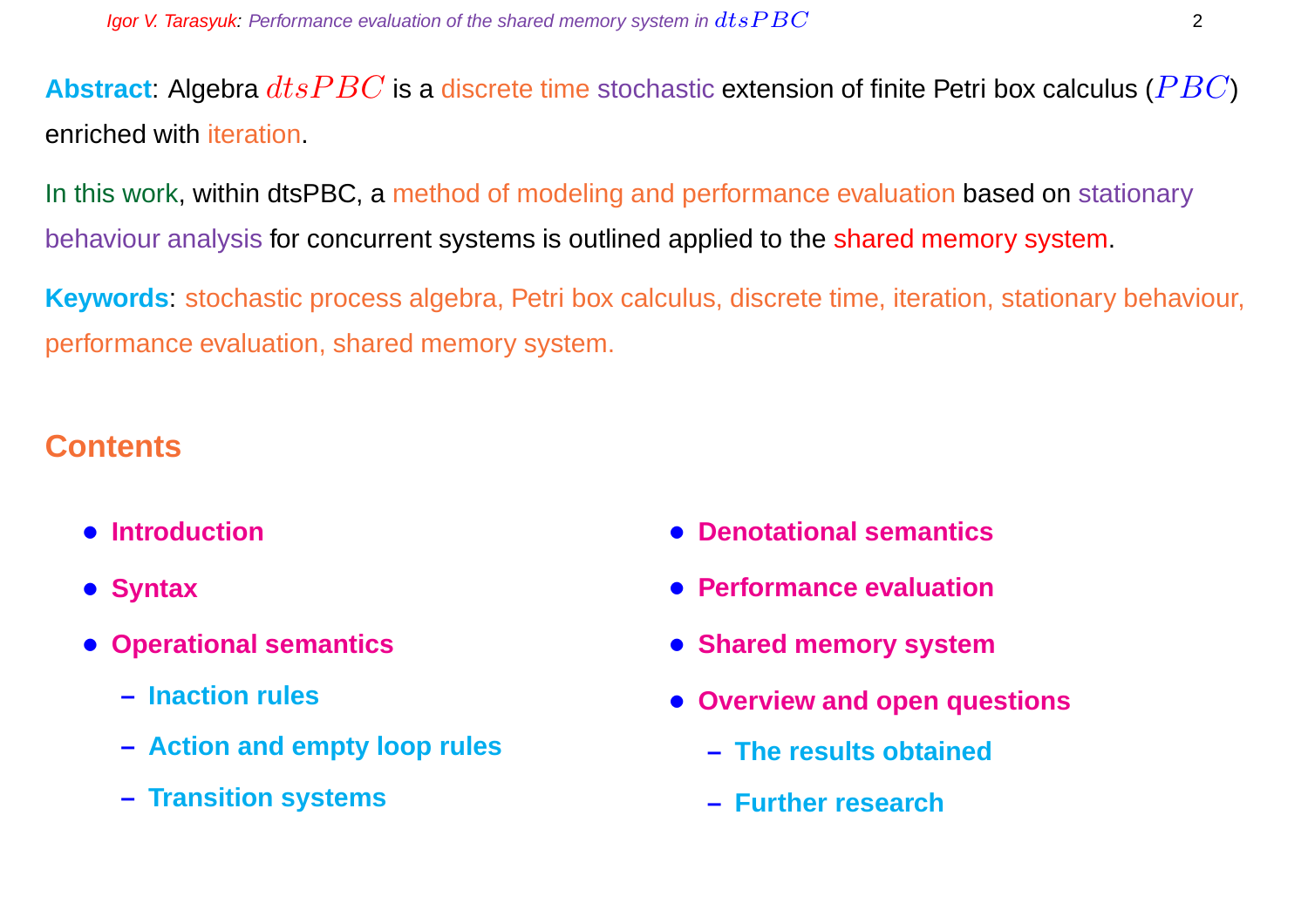#### **Introduction**

#### Algebra  $PBC$  and its extensions

- Petri box calculus  $PBC$  [BDH92]
- Time Petri box calculus  $tPBC$  [Kou00]
- Timed Petri box calculus  $TPBC$  [MF00]
- Stochastic Petri box calculus  $sPBC$  [MVF01, MVCC03]
- Ambient Petri box calculus  $APBC$  [FM03]
- Arc time Petri box calculus  $at PBC$  [Nia05]
- Generalized stochastic Petri box calculus  $gsPBC$  [MVCR08]
- Discrete time stochastic Petri box calculus  $dtsPBC$  [Tar05,Tar06]
- Discrete time stochastic and immediate Petri box calculus  $dtsiPBC$  [TMV10]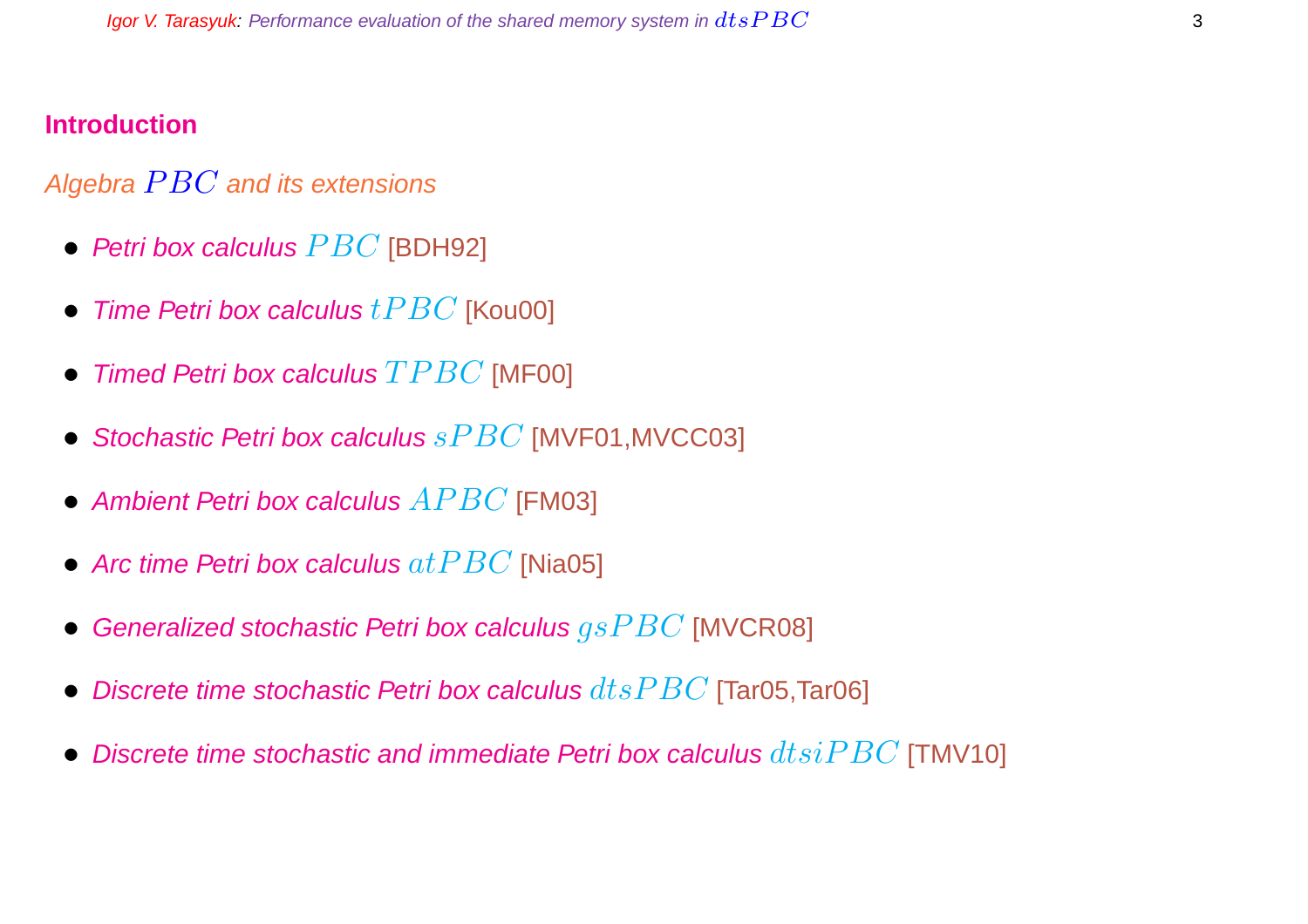**Igor V. Tarasyuk:** Performance evaluation of the shared memory system in  $dtsPBC$   $4$ **Syntax**

The set of all finite multisets over  $X$  is  $I\!\!N_f^X.$ 

The  $\operatorname{\mathsf{set}}$  of all subsets of  $X$  is  $2^X.$ 

 $Act = \{a, b, \ldots\}$  is the set of *elementary actions*.  $\widehat{Act} = \{\hat a, \hat b, \ldots\}$  is the set of *conjugated actions (conjugates)* s.t.  $a\neq \hat a$  and  $\hat{\hat a}=a.$  $\mathcal{A} = Act \cup \overline{Act}$  is the set of all actions.

 $\mathcal{L} = \textit{IN}^{\mathcal{A}}_{f}$  is the set of *all multiactions*.

The alphabet of  $\alpha \in \mathcal{L}$  is  $\mathcal{A}(\alpha) = \{x \in \mathcal{A} \mid \alpha(x) > 0\}.$ 

An activity (stochastic multiaction) is a pair  $(\alpha, \rho)$ , where  $\alpha \in \mathcal{L}$  and  $\rho \in (0,1)$  is the *probability* of multiaction  $\alpha$ .

 $SL$  is the set of all activities.

The alphabet of  $(\alpha, \rho) \in \mathcal{SL}$  is  $\mathcal{A}(\alpha, \rho) = \mathcal{A}(\alpha)$ .

The *alphabet* of  $\Gamma \in I\!\!N_f^{\mathcal{SL}}$  is  $\mathcal{A}(\Gamma) = \cup_{(\alpha,\rho) \in \Gamma} \mathcal{A}(\alpha).$ 

For  $(\alpha, \rho) \in \mathcal{SL}$ , its multiaction part is  $\mathcal{L}(\alpha, \rho) = \alpha$  and its probability part is  $\Omega(\alpha, \rho) = \rho$ . The *multiaction part* of  $\Gamma \in I\!\!N_f^{\mathcal{SL}}$  is  $\mathcal{L}(\Gamma) = \sum_{(\alpha,\rho) \in \Gamma} \alpha.$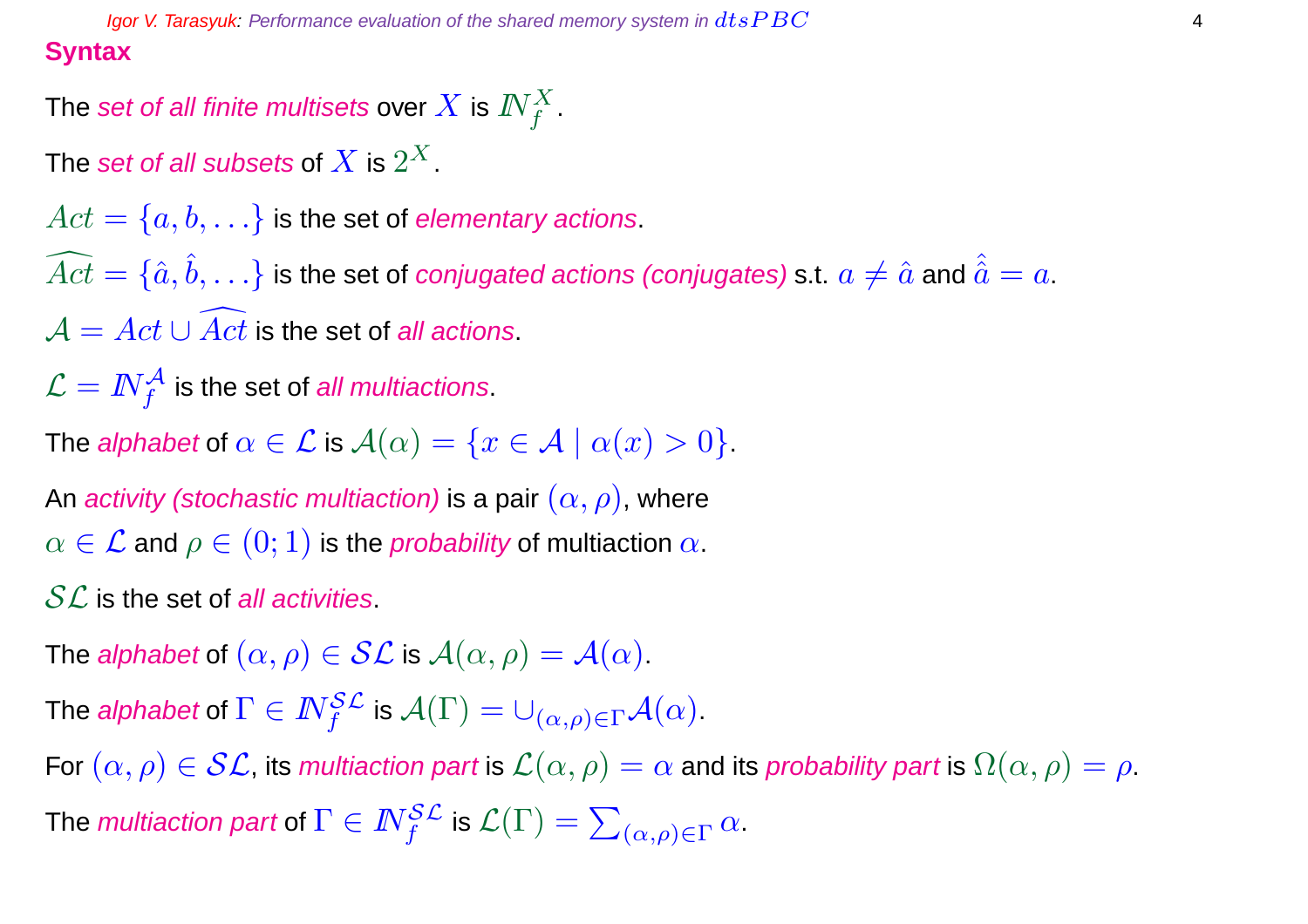The operations: sequential execution;, choice  $[]$ , parallelism  $||$ , relabeling  $[f]$ , restriction rs, synchronization sy and iteration [ $**$ ].

Sequential execution and choice have the standard interpretation.

Parallelism does not include synchronization unlike that in standard process algebras.

Relabeling functions  $f : \mathcal{A} \to \mathcal{A}$  are bijections preserving conjugates:  $\forall x \in \mathcal{A}$   $f(\hat{x}) = \overline{f(x)}$ . For  $\alpha \in \mathcal{L}$ , let  $f(\alpha) = \sum$  $\mathcal{L}_{x\in\alpha}\,f(x).$  For  $\Gamma\in I\!\!N_f^{\mathcal{SL}}$ , let  $f(\Gamma)=\sum\limits_{i,j\in\mathcal{N}_f}$  $_{(\alpha,\rho)\in\Gamma}(f(\alpha),\rho).$ 

Restriction over an action  $a$ : any process behaviour containing  $a$  or its conjugate  $\hat{a}$  is not allowed.

Let  $\alpha, \beta \in \mathcal{L}$  be two multiactions s.t. for  $a \in Act$  we have  $a \in \alpha$  and  $\hat{a} \in \beta$  or  $\hat{a} \in \alpha$  and  $a \in \beta$ . Synchronization of  $\alpha$  and  $\beta$  by  $\alpha$  is  $\alpha \oplus_{\alpha} \beta = \gamma$ :

$$
\gamma(x) = \begin{cases} \alpha(x) + \beta(x) - 1, & x = a \text{ or } x = \hat{a}; \\ \alpha(x) + \beta(x), & \text{otherwise}. \end{cases}
$$

In the iteration, the initialization subprocess is executed first,

then the body one is performed zero or more times, finally, the termination one is executed.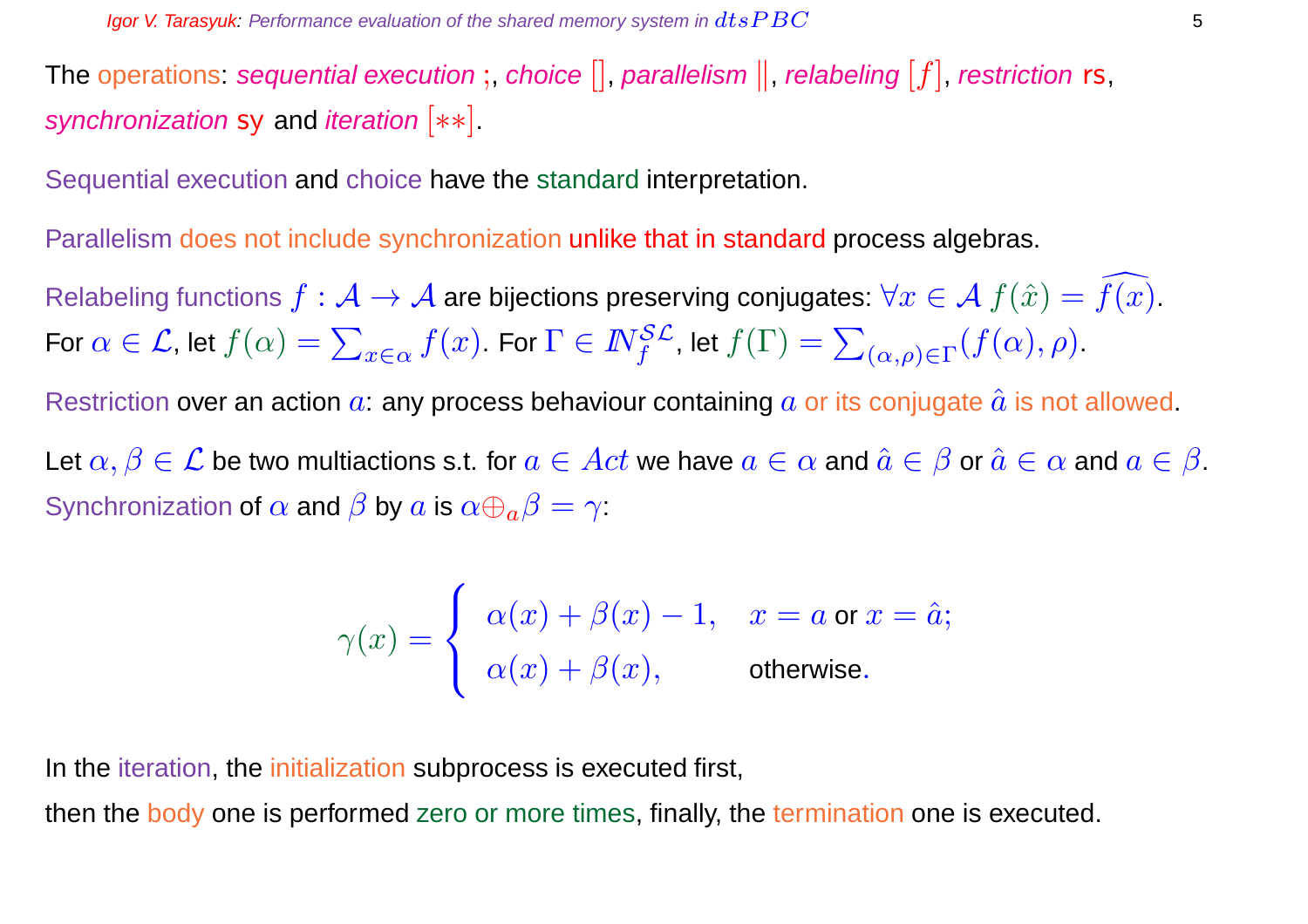Static expressions specify the structure of processes.

**Definition 1** Let  $(\alpha, \rho) \in \mathcal{SL}$  and  $a \in Act$ . A static expression of  $dtsPBC$  is

 $E ::= (\alpha, \rho) | E; E | E | E | E | E | E | E | f | E \text{ is a} | E \text{ sy a} | [E * E * E].$ 

 $StatExpr$  is the set of all static expressions of  $dtsPBC$ .

**Definition** 2 Let  $(\alpha, \rho) \in \mathcal{SL}$  and  $a \in Act$ . A regular static expression of  $dtsPBC$  is

 $E ::= (\alpha, \rho) | E; E | E | E | E | E | E | E | f | E \text{ is a} | E \text{ sy a} | [E * D * E],$ where  $D ::= (\alpha, \rho) | D; E | D[|D | D[|f] | D$  rs  $a | D$  sy  $a | [D*D*E].$ 

 $RegStatexpr$  is the set of all regular static expressions of  $dtsPBC$ .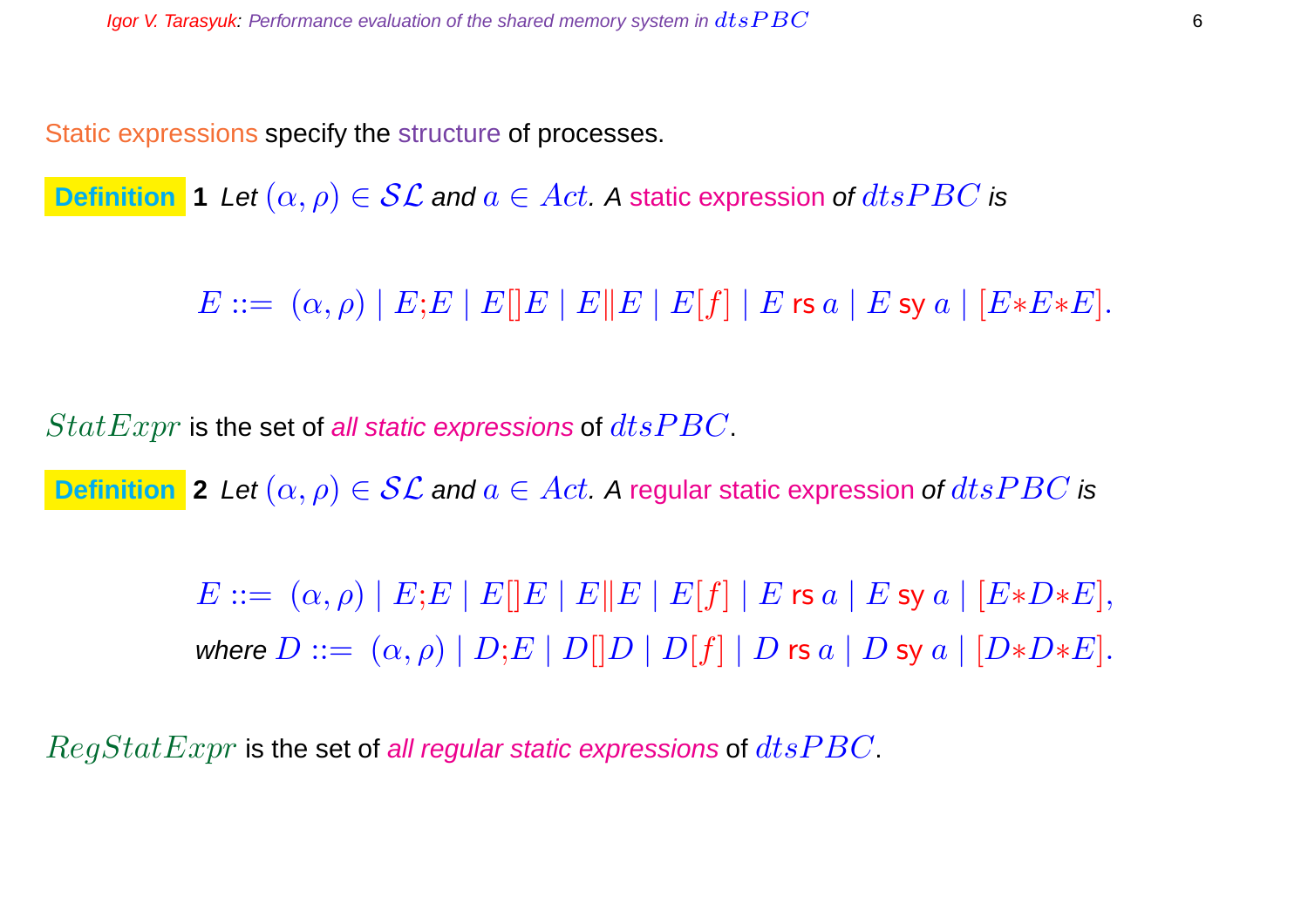Dynamic expressions specify the states of processes.

Dynamic expressions are combined from static ones annotated with upper or lower bars.

The *underlying static expression* of a dynamic one: removing all upper and lower bars.

**Definition** 3 Let  $E \in StatExpr$  and  $a \in Act$ . A dynamic expression of  $dtsPBC$  is

 $G ::= \overline{E} |E| |G;E| |E;G| |G||E| |E||G| |G||G| |G|f| |G$ rs  $a |G$  sy  $a |$  $[G*E*E] | [E*G*E] | [E*E*G].$ 

 $DynExpr$  is the set of all dynamic expressions of  $dtsPBC$ .

A regular dynamic expression: its underlying static expression is regular.

 $RegDynExpr$  is the set of all regular dynamic expressions of  $dtsPBC$ .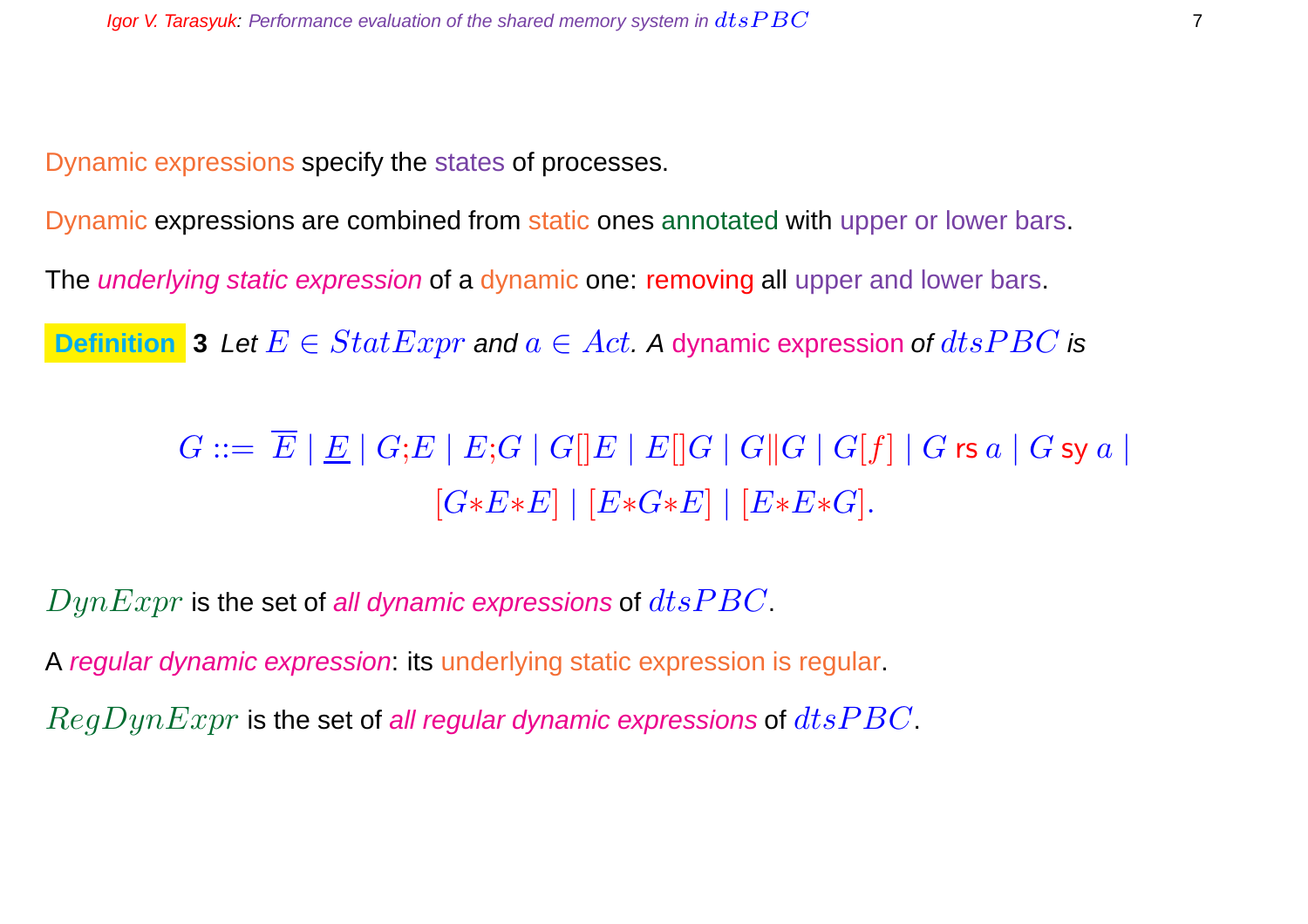#### **Operational semantics**

#### **Inaction rules**

Inaction rules: instantaneous structural transformations.

Let  $E, F, K \in RegStatExpr$  and  $a \in Act$ .

Inaction rules for overlined and underlined regular static expressions

| $\overline{E;F} \Rightarrow \overline{E};F$                                | $E; F \Rightarrow E; \overline{F}$                                                                                                                         | $E;\underline{F} \Rightarrow E;F$                                           |
|----------------------------------------------------------------------------|------------------------------------------------------------------------------------------------------------------------------------------------------------|-----------------------------------------------------------------------------|
| $\overline{E  F} \Rightarrow \overline{E  F}$                              | $E  F \Rightarrow E  \overline{F}$                                                                                                                         | $E[ F \Rightarrow E[]F$                                                     |
| $E[\underline{F} \Rightarrow E[\overline{F}]$                              | $\overline{E  F} \Rightarrow \overline{E  F}$                                                                                                              | $E  F \Rightarrow E  F$                                                     |
| $E[f] \Rightarrow \overline{E}[f]$                                         | $\underline{E}[f] \Rightarrow E[f]$                                                                                                                        | $\overline{E}$ rs $\overline{a} \Rightarrow \overline{E}$ rs $\overline{a}$ |
| $\underline{E}$ rs $a \Rightarrow \underline{E}$ rs $\underline{a}$        | $\overline{E}$ sy $a\Rightarrow \overline{E}$ sy $a$                                                                                                       | $E$ sy $a \Rightarrow E$ sy $a$                                             |
|                                                                            | $[E*F*K] \Rightarrow [\overline{E}*F*K] \quad [\underline{E}*F*K] \Rightarrow [E*\overline{F}*K] \quad [E*\underline{F}*K] \Rightarrow [E*\overline{F}*K]$ |                                                                             |
| $[E*E*K] \Rightarrow [E*F*\overline{K}] \quad [E*F*K] \Rightarrow [E*F*K]$ |                                                                                                                                                            |                                                                             |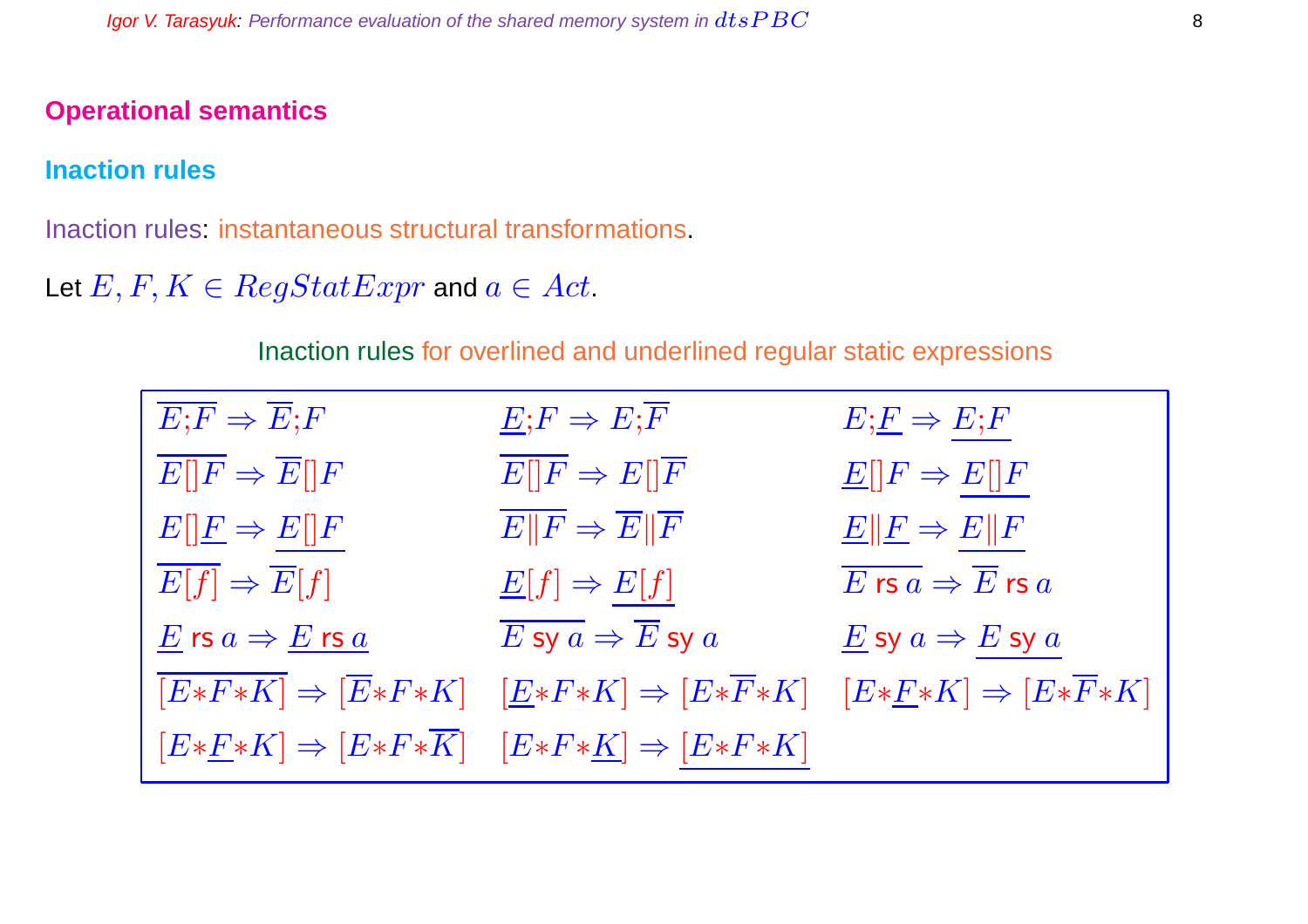Let  $E, F \in RegStatexpr$ ,  $G, H, \widetilde{G}, \widetilde{H} \in RegDynExpr$  and  $a \in Act$ .

Inaction rules for arbitrary regular dynamic expressions

| $G \Rightarrow G, o \in \{ ;, [] \}$                             | $G \Rightarrow G, \circ \in \{ ; , [] \}$          | $G \Rightarrow G$                                   | $H \Rightarrow H$                                  | $G \Rightarrow G$       |
|------------------------------------------------------------------|----------------------------------------------------|-----------------------------------------------------|----------------------------------------------------|-------------------------|
| $G\!\circ\! E\!\Rightarrow\! G\!\circ\! E$                       | $E \circ G \Rightarrow E \circ G$                  | $G  H \Rightarrow G  H$                             | $G  H \Rightarrow G  H$                            | $G[f] \Rightarrow G[f]$ |
| $G \Rightarrow G, \circ \in \{rs, sy\}$<br>$Goa \Rightarrow Goa$ | $G \Rightarrow G$<br>$[G*E*F] \Rightarrow [G*E*F]$ | $G{\Rightarrow} G$<br>$[E*G*F] \Rightarrow [E*G*F]$ | $G \Rightarrow G$<br>$[E*F*G] \Rightarrow [E*F*G]$ |                         |

An operative regular dynamic expression  $G$ : no inaction rule can be applied to it.

 $OpReqDynExpr$  is the set of all operative regular dynamic expressions of  $dts PBC$ .

We shall consider regular expressions only and omit the word "regular".

**Definition**  $\blacktriangle \approx$  =  $(\Rightarrow \cup \Leftarrow)^*$  is the structural equivalence of dynamic expressions in  $dtsPBC$ .  $G$  and  $G'$  are structurally equivalent,  $G{\approx}G'$ , if they can be reached each from other by applying inaction rules in forward or backward direction.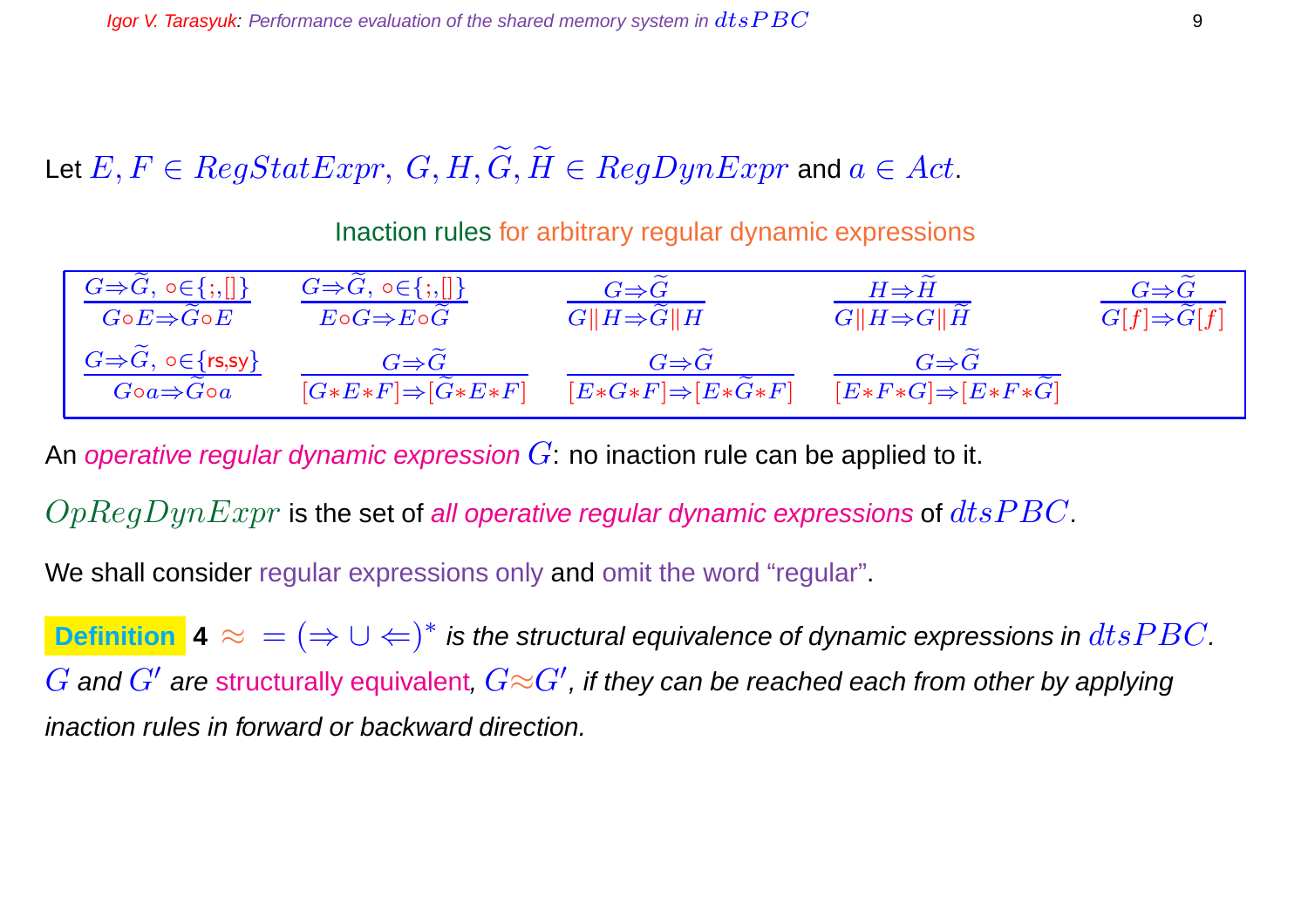#### **Action and empty loop rules**

Action rules: execution of non-empty multisets of activities at a time step.

Empty loop rule: execution of the empty multiset of activities at a time step.

Let  $(\alpha, \rho),(\beta, \chi) \in \mathcal{SL}, E, F \in RegStatexpr, G, H \in OpRegDynExpr,$  $G,\tilde H\in RegDynExpr,\ a\in Act$  and  $\Gamma,\Delta\in I\!\!N_f^{\mathcal{SL}}\setminus\{\emptyset\},\ \Gamma'\in I\!\!N_f^{\mathcal{SL}}.$ 

Action and empty loop rules

| $\operatorname{El} G \stackrel{\emptyset}{\to} G$                                                                                                                                           | $\mathbf{B}\xrightarrow{\overline{(\alpha,\rho)}} \xrightarrow{\{\alpha,\rho\}} \xrightarrow{\alpha,\rho} \mathbf{SC1} \xrightarrow{\overline{G \rightarrow \widetilde{G}, o \in \{\, , \, \  \} }}_{G \circ E \xrightarrow{\Gamma} \widetilde{G} \circ E}$                                                               |                                                                                                                                                                                              |
|---------------------------------------------------------------------------------------------------------------------------------------------------------------------------------------------|---------------------------------------------------------------------------------------------------------------------------------------------------------------------------------------------------------------------------------------------------------------------------------------------------------------------------|----------------------------------------------------------------------------------------------------------------------------------------------------------------------------------------------|
| $SC2 \frac{G \rightarrow \widetilde{G}, o \in \{;,\}]}{E \circ G \rightarrow E \circ \widetilde{G}}$                                                                                        | $P1 \frac{G \stackrel{\Gamma}{\rightarrow} \widetilde{G}}{G \  H \stackrel{\Gamma}{\rightarrow} \widetilde{G} \  H} \qquad P2 \frac{H \stackrel{\Gamma}{\rightarrow} \widetilde{H}}{G \  H \stackrel{\Gamma}{\rightarrow} G \  \widetilde{H}}$                                                                            |                                                                                                                                                                                              |
| $\mathrm{P3}\ \frac{G\overset{\Gamma}{\rightarrow}\!\widetilde{G},\,H\overset{\Delta}{\rightarrow}\!\widetilde{H}}{G\ H\overset{\Gamma+\Delta}{\rightarrow}\!\widetilde{G}\ \widetilde{H}}$ | $\mathbf{L} \xrightarrow[G[f]^{\textstyle f(\Gamma)}\widetilde{G}[f]]{\textstyle\overbrace{\widetilde{G}[f]}}$                                                                                                                                                                                                            | $\operatorname{Rs} \frac{G \stackrel{\Gamma}{\rightarrow} \widetilde{G}, a, \hat{a} \notin \mathcal{A}(\Gamma)}{G \text{ rs } a \stackrel{\Gamma}{\rightarrow} \widetilde{G} \text{ rs } a}$ |
| $\label{eq:11} \mathbf{I1} \xrightarrow[{G*E*F}] {\xrightarrow{\Gamma}} {\widetilde{G}} \ {\xrightarrow{[G*E*F]}}$                                                                          | $\begin{array}{cc}\n\textbf{I2} & \xrightarrow{G \xrightarrow{\Gamma} \widetilde{G}} & \textbf{I3} & \xrightarrow{G \xrightarrow{\Gamma} \widetilde{G}}\\ \n\boxed{E*G*F] \xrightarrow{\Gamma} [E*\widetilde{G}*F]} & \textbf{I3} & \xrightarrow{G \xrightarrow{\Gamma} \widetilde{G}} [E*F*\widetilde{G}] \n\end{array}$ |                                                                                                                                                                                              |
| $\mathbf{Syl}$ $\frac{G-\widetilde{G}}{G \mathbf{s} y}$ $\frac{\Gamma}{a-\widetilde{G} \mathbf{s} y}$ $\frac{\Gamma}{a}$                                                                    | Sy2 $\frac{G \text{ sy } a \xrightarrow{\Gamma'+((\alpha,\rho)) + ((\beta,\chi))} \tilde{G} \text{ sy } a, a \in \alpha, \hat{a} \in \beta}{G \text{ sy } a \xrightarrow{\Gamma'+((\alpha \oplus a \beta, \rho \cdot \chi))} \tilde{G} \text{ sy } a}$                                                                    |                                                                                                                                                                                              |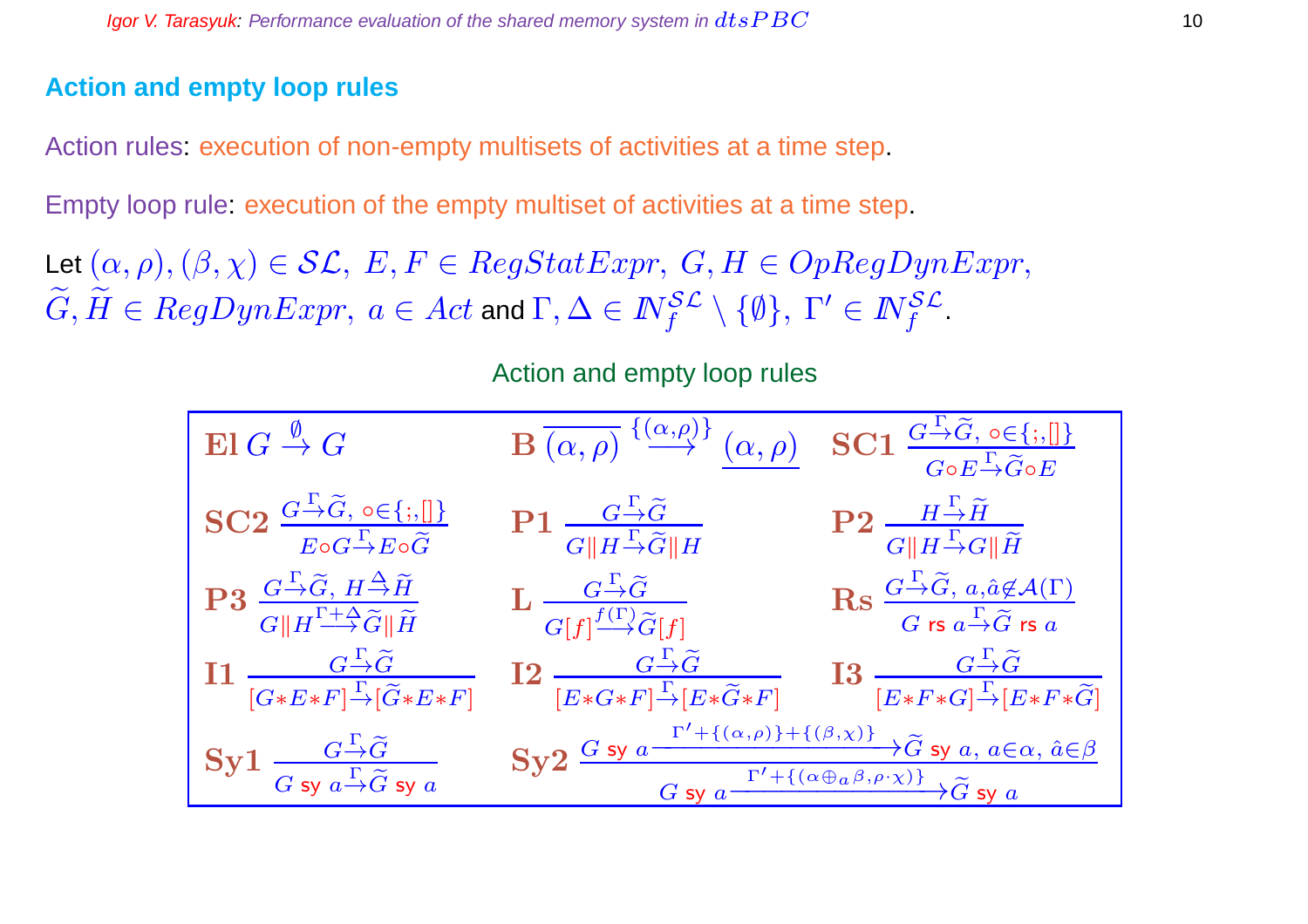**Igor V. Tarasyuk:** Performance evaluation of the shared memory system in  $dtsPBC$  11 **Transition systems**



EXPRIT:The transition system and the underlying DTMC of  $\overline{E}$  for  $E = [((\{a\}, \rho)_1][(\{a\}, \rho)_2) * (\{b\}, \chi) * (\{c\}, \theta)]$ 

Let  $E_1 = (\{a\}, \rho) [(\{a\}, \rho), E_2 = (\{b\}, \chi), E_3 = (\{c\}, \theta)$  and  $E = [E_1 * E_2 * E_3]$ .

The identical activities of the composite static expression are enumerated as:  $E=[((\{a\},\rho)_1][(\{a\},\rho)_2)*(\{b\},\chi)*(\{c\},\theta)]$ . The derivation set  $DR(\overline{E})$  of  $\overline{E}$  consists of  $s_1 = |\overline{[E_1 * E_2 * E_3]}|_{\approx}, s_2 = |[E_1 * \overline{E_2} * E_3]|_{\approx}, s_3 = |[E_1 * E_2 * E_3]|_{\approx}.$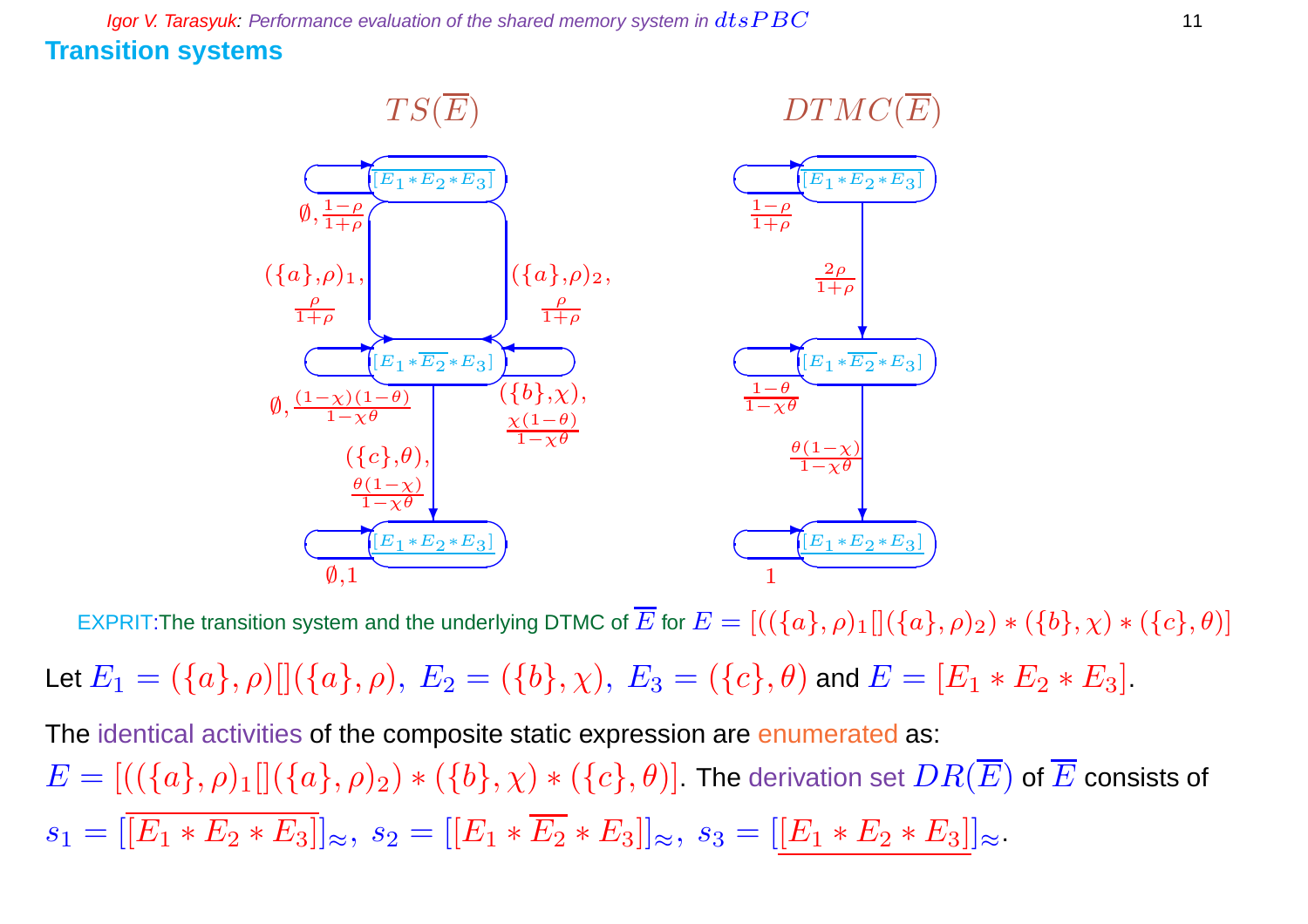### **Denotational semantics**



The plain and operator dts-boxes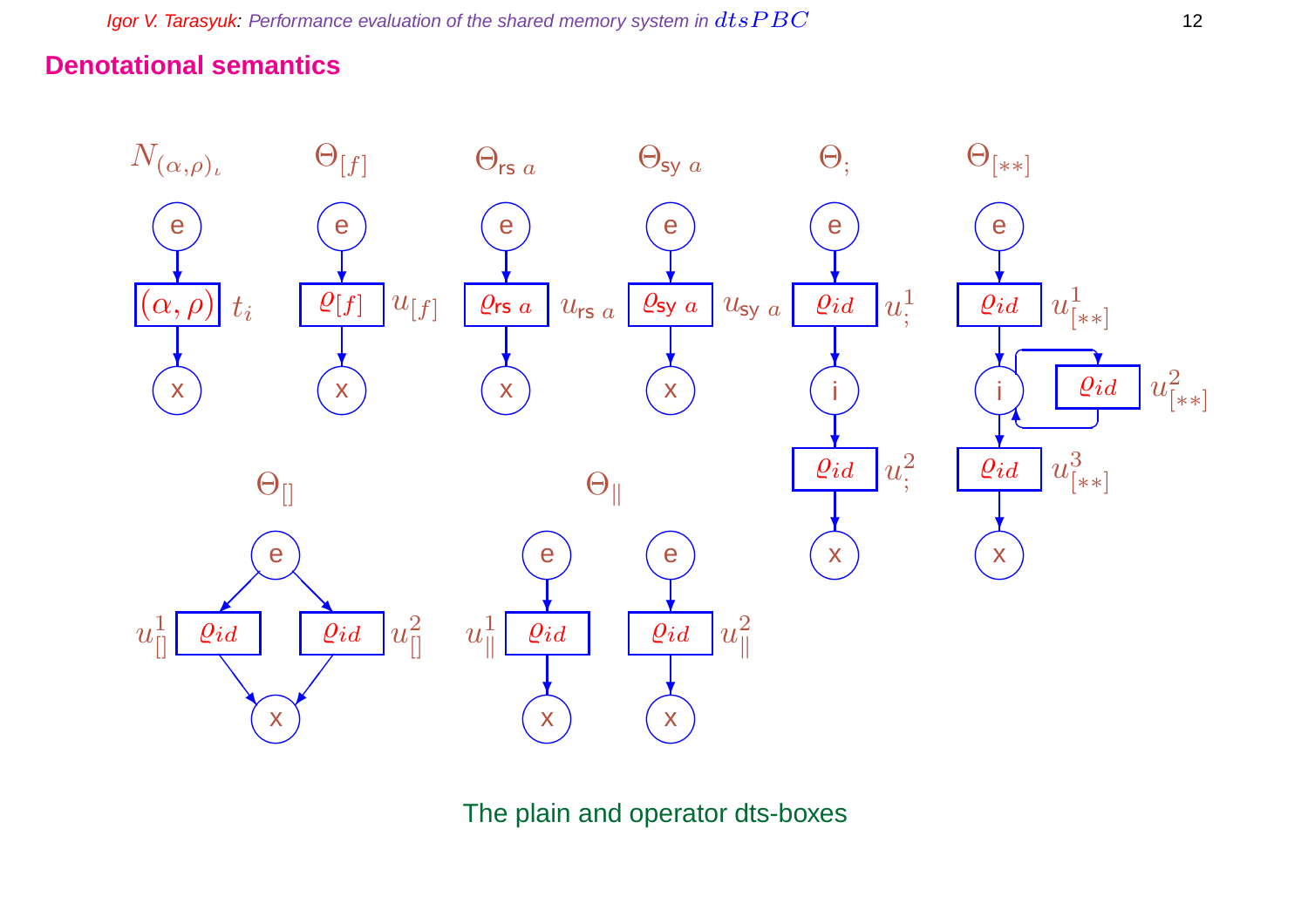**Definition** 5 Let  $(\alpha, \rho) \in \mathcal{SL}$ ,  $a \in Act$  and  $E, F, K \in RegStatExpr$ . The denotational semantics of  $dtsPBC$  is a mapping  $Box_{dts}$  from  $RegStatExpr$  into plain dts-boxes:

- 1.  $Box_{dts}((\alpha, \rho)_\iota) = N_{(\alpha, \rho)_\iota}$
- 2.  $Box_{dts}(E \circ F) = \Theta_{\circ}(Box_{dts}(E), Box_{dts}(F)), \circ \in \{; , \|, \| \};$
- 3.  $Box_{dts}(E[f]) = \Theta_{[f]}(Box_{dts}(E));$
- 4.  $Box_{dts}(E \circ a) = \Theta_{oa}(Box_{dts}(E))$ ,  $\circ \in \{rs, sy\}$ ;
- 5.  $Box_{dts}([E*F*K]) = \Theta_{[**]}(Box_{dts}(E),Box_{dts}(F),Box_{dts}(K)).$

For  $E \in RegStatexpr$ , let  $Box_{dts}(\overline{E}) = \overline{Box_{dts}(E)}$  and  $Box_{dts}(\underline{E}) = Box_{dts}(E)$ .

We denote isomorphism of transition systems by  $\simeq$ ,

and the same symbol denotes isomorphism of reachability graphs and DTMCs

as well as isomorphism between transition systems and reachability graphs.

**Theorem 1** For any static expression 
$$
E
$$
 we have  $TS(\overline{E}) \simeq RG(Box_{dts}(\overline{E}))$ .

**Proposition 1** For any static expression E we have  $DTMC(\overline{E}) \simeq DTMC(Box_{dts}(\overline{E}))$ .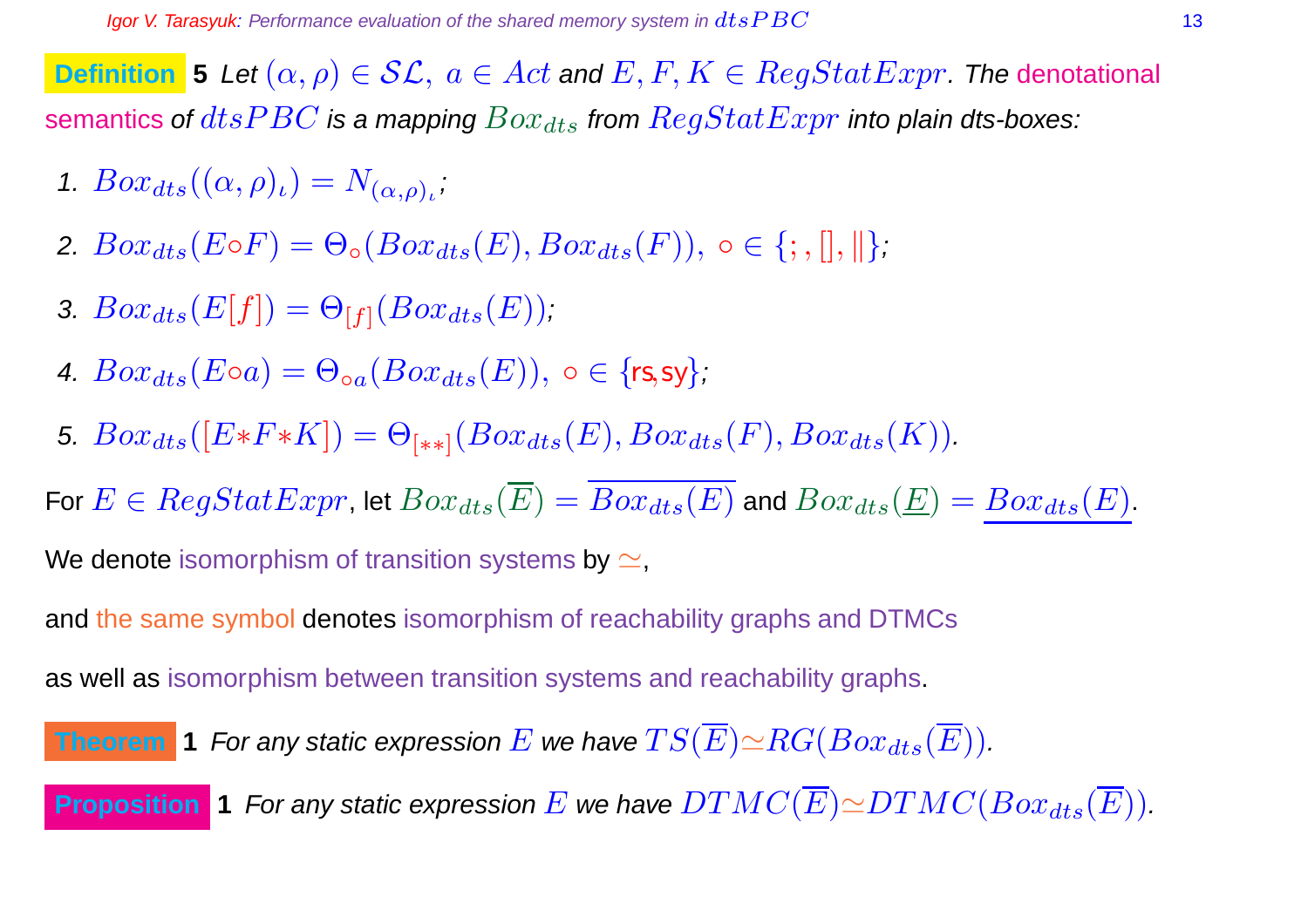

BOXIT:The marked dts-box  $N = Box_{dts}(\overline{E})$  for  $E = [((\{a\}, \rho)_1][(\{a\}, \rho)_2) * (\{b\}, \chi) * (\{c\}, \theta)]$ , its reachability graph and the underlying DTMC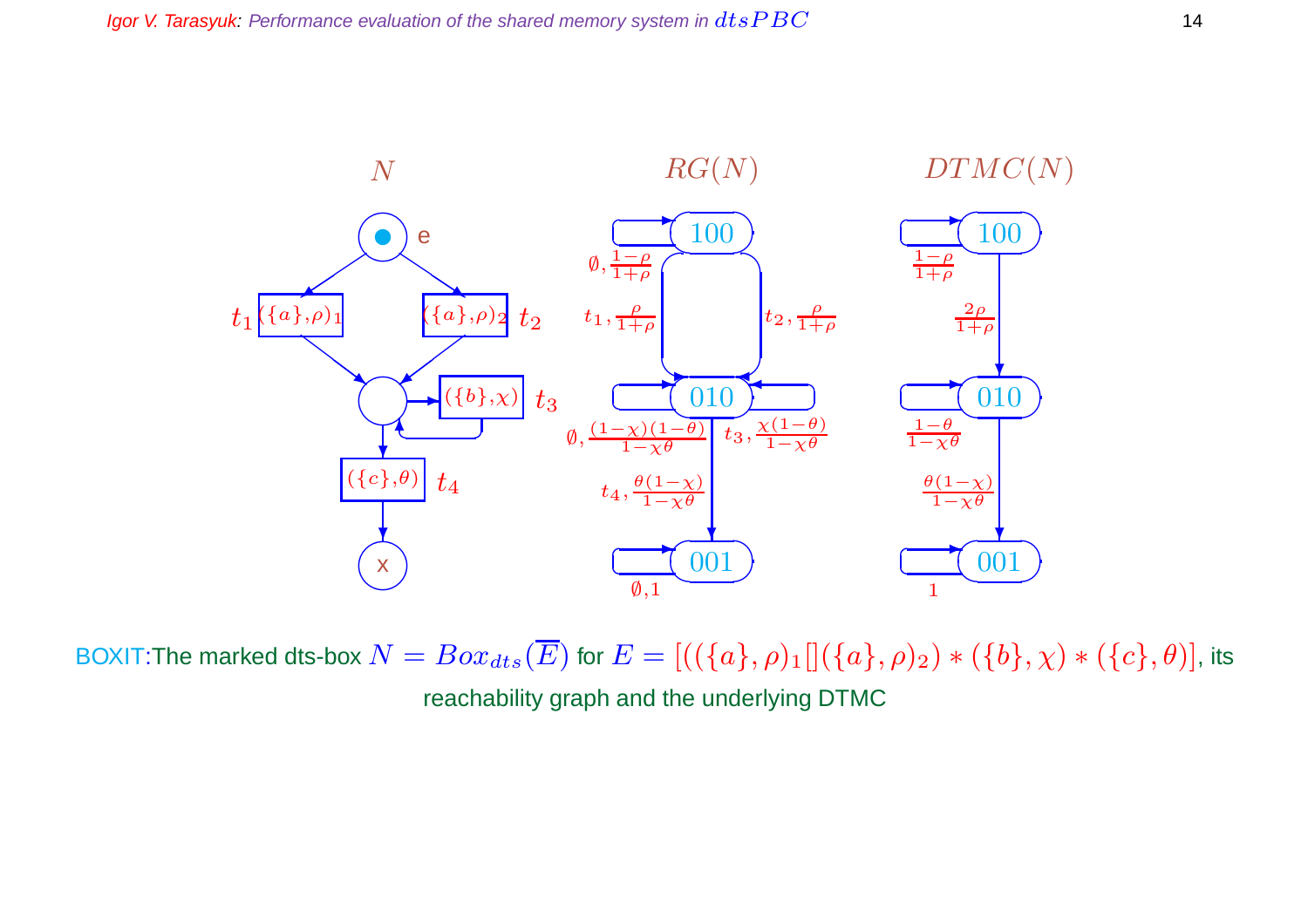**Igor V. Tarasyuk:** Performance evaluation of the shared memory system in  $dtsPBC$  15 **Performance evaluation**

The elements  $\mathcal{P}_{ij}$   $(1\leq i,j\leq n=|DR(G)|)$  of (one-step) transition probability matrix (TPM) P for  $DTMC(G)$ :

$$
\mathcal{P}_{ij} = \begin{cases} PM(s_i, s_j), & s_i \rightarrow s_j; \\ 0, & \text{otherwise.} \end{cases}
$$

The transient (k-step,  $k \in I\!\!N$ ) probability mass function (PMF)  $\psi[k] = (\psi_1[k], \ldots, \psi_n[k])$  for  $DTMC(G)$  is the solution of  $\psi[k]=\psi[0]\mathbf{P}^k,$ 

where 
$$
\psi[0] = (\psi_1[0], \dots, \psi_n[0])
$$
 is the *initial PMF*:  $\psi_i[0] = \begin{cases} 1, & s_i = [G]_{\approx}; \\ 0, & \text{otherwise}. \end{cases}$ 

We have  $\psi[k+1] = \psi[k]\mathbf{P}, k \in \mathbb{N}$ .

The *steady-state PMF*  $\psi=(\psi_1,\ldots,\psi_n)$  *for*  $DTMC(G)$  *is the solution of* 

 $\sqrt{ }$  $\frac{1}{2}$  $\overline{\mathcal{L}}$  $\psi(\mathbf{P}-\mathbf{E})=\mathbf{0}$  $\psi\mathbf{1}^T=1$ 

,

where 0 is a vector with n values  $0, 1$  is that with n values 1.

When  $DTMC(G)$  has the single steady state,  $\psi = \lim_{k \to \infty} \psi[k]$ .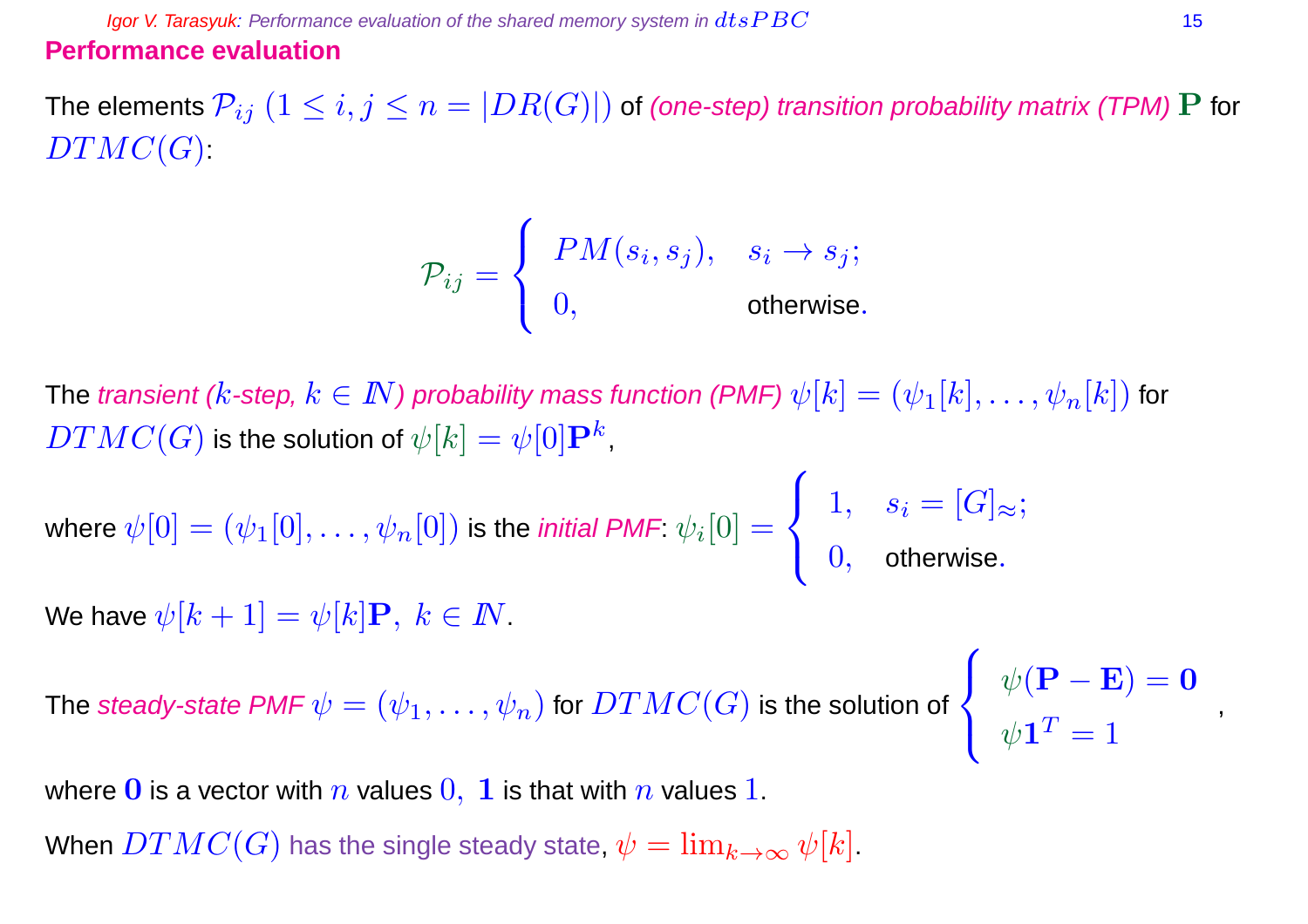For  $s\in DR(G)$  with  $s=s_i\;(1\leq i\leq n)$  we define  $\psi[k](s)=\psi_i[k]$   $(k\in I\!\!N)$  and  $\psi(s)=\psi_i.$ Let G be a dynamic expression and  $s, \tilde{s} \in DR(G), S, \widetilde{S} \subseteq DR(G).$ 

The following performance indices (measures) are based on the steady-state PMF.

- The average recurrence (return) time in the state  $s$  (the number of discrete time units or steps required for this) is  $\frac{1}{\psi(s)}$  .
- The fraction of residence time in the state s is  $\psi(s)$ .
- The fraction of residence time in the set of states  $S \subseteq DR(G)$  or the probability of the event determined by a condition that is true for all states from  $S$  is  $\sum_{s\in S} \psi(s).$
- $\bullet\,$  The relative fraction of residence time in the set of states  $S$  w.r.t. that in  $S$  is  $\overline{\phantom{0}}$ P  $s \in S$   $\psi(s)$  $_{\tilde{s}\in \widetilde{S}}\psi (\tilde{s})$ .
- The steady-state probability to perform a step with an activity  $(\alpha, \rho)$  is  $\sum_{s \in DR(G)} \psi(s) \sum_{\{\Gamma \mid (\alpha,\rho) \in \Gamma\}} PT(\Gamma, s).$
- The probability of the event determined by a reward function  $r$  on the states is  $\sum_{s \in DR(G)} \psi(s) r(s)$ .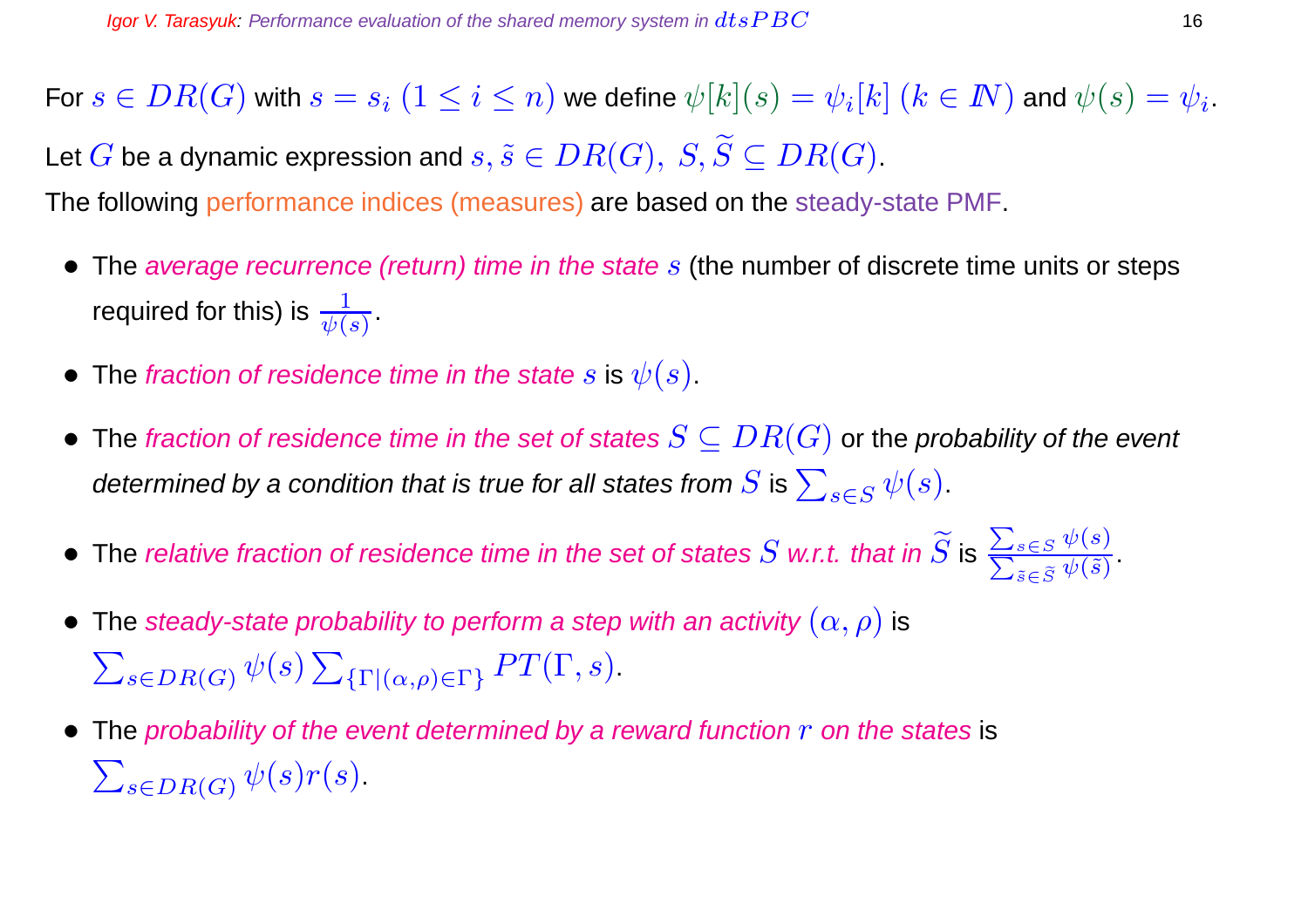#### **Shared memory system**

A model of two processors accessing a common shared memory [MBCDF95]



#### The diagram of the shared memory system

After activation of the system, two processors are active, and the common memory is available. Each processor can request an access to the memory.

When a processor starts an acquisition of the memory, another processor waits until the former one ends its operations, and the system returns to the state with both active processors and the available memory.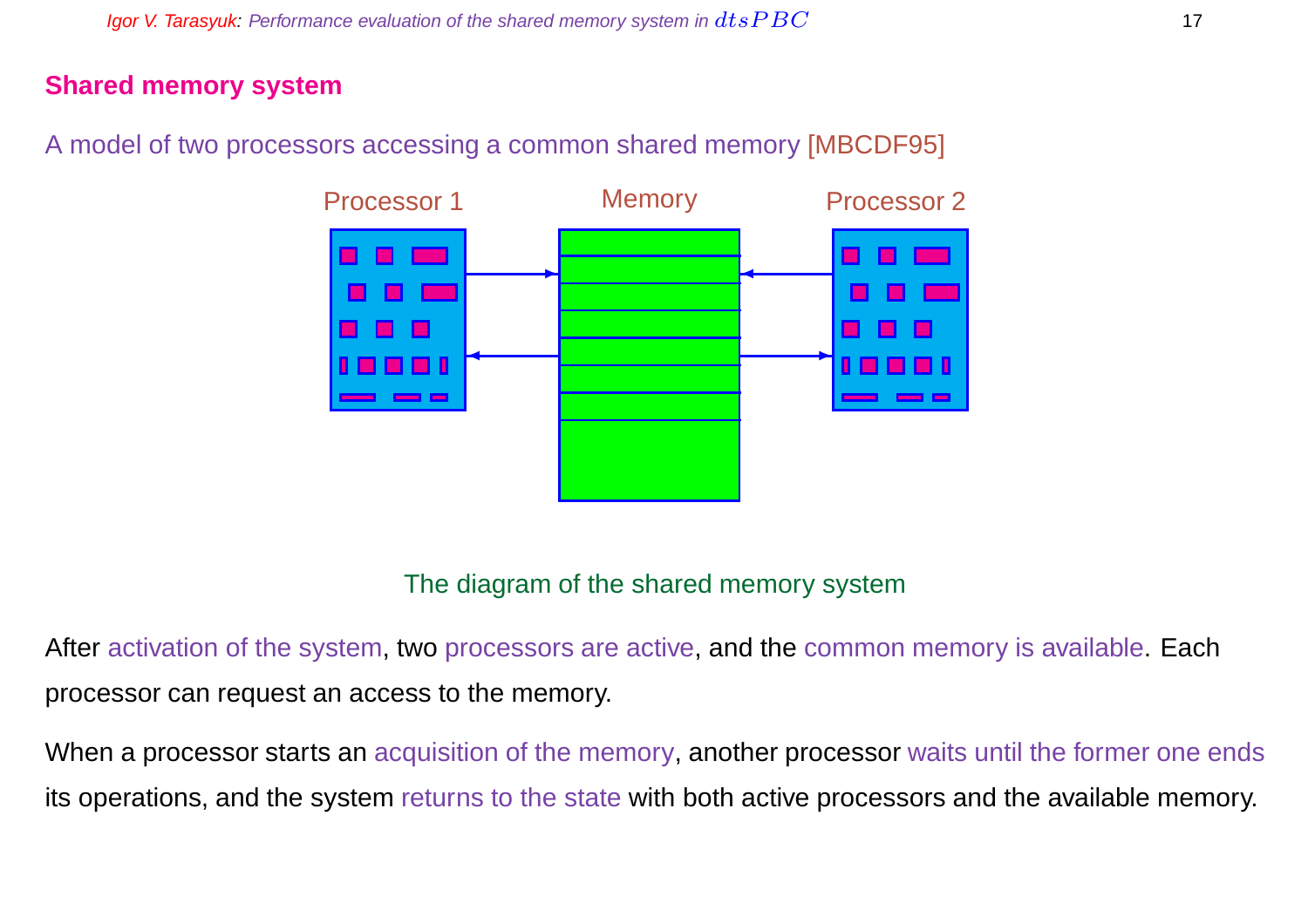a corresponds to the system activation.

 $r_i$   $(1 \leq i \leq 2)$  represent the common memory request of processor i.

 $b_i$  and  $e_i$  correspond to the beginning and the end of the common memory access of processor i.

The other actions are used for communication purpose only.

The static expression of the first processor is

 $E_1 = [(\{x_1\}, \frac{1}{2}]$  $\frac{1}{2}$ ) \* (( $\{r_1\}, \frac{1}{2}$  $(\{b_1,y_1\},\frac{1}{2})$  $(\{e_1,z_1\},\frac{1}{2})$  $(\frac{1}{2})$   $*$  Stop].

The static expression of the second processor is

 $E_2=[(\{x_2\},\frac{1}{2}$  $\frac{1}{2}$ ) \* (( $\{r_2\},\frac{1}{2}$  $(\{b_2,y_2\},\frac{1}{2})$  $(\{e_2,z_2\},\frac{1}{2})$  $(\frac{1}{2})$   $*$  Stop].

The static expression of the shared memory is

 $E_3 = [(\lbrace a, \widehat{x_1}, \widehat{x_2} \rbrace, \frac{1}{2}]$  $(\{ \widehat{y_1} \}, \frac{1}{2})$  \*  $(((\{\widehat{y_1}\}, \frac{1}{2})$  $(\{\hat{z_1}\},\{\{2\}\})$  $(\frac{1}{2}))[[((\{\hat{y_2}\},\frac{1}{2}% )^{2}](\vec{y_1}+\vec{y_2})^2]$  $(\{\hat{z_2}\},\frac{1}{2})$  $(\frac{1}{2}))) *$  Stop].

The static expression of the shared memory system with two processors is

 $E = (E_1||E_2||E_3)$  sy  $x_1$  sy  $x_2$  sy  $y_1$  sy  $y_2$  sy  $z_1$  sy  $z_2$  rs  $x_1$  rs  $x_2$  rs  $y_1$  rs  $y_2$  rs  $z_1$  rs  $z_2$ .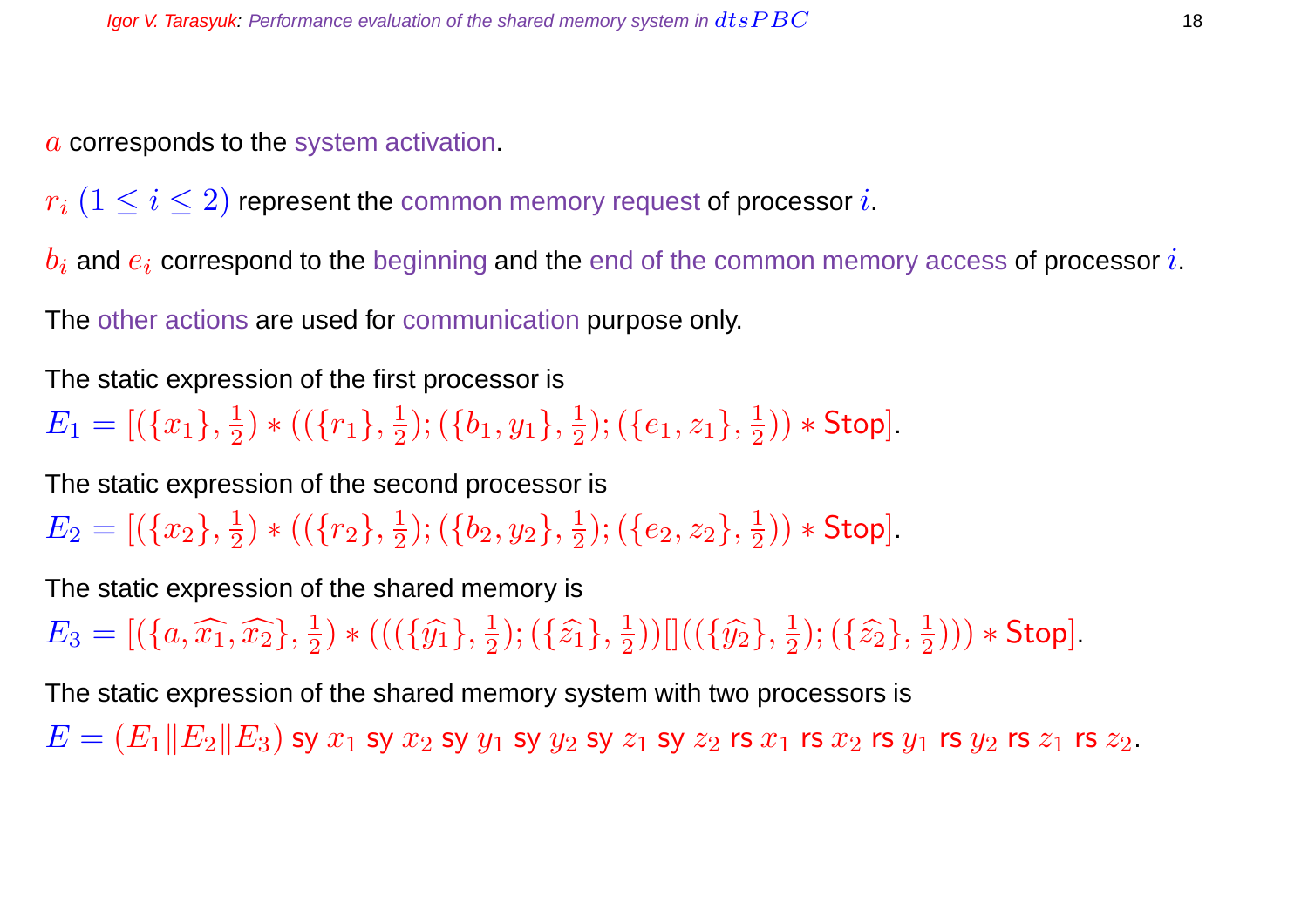#### Interpretation of the states

 $s_1$ : the initial state,

- $s<sub>2</sub>$ : the system is activated and the memory is not requested,
- $s<sub>3</sub>$ : the memory is requested by the first processor,
- s<sub>4</sub>: the memory is requested by the second processor,
- $s<sub>5</sub>$ : the memory is allocated to the first processor,
- $s<sub>6</sub>$ : the memory is requested by two processors,
- $s<sub>7</sub>$ : the memory is allocated to the second processor,

 $s<sub>8</sub>$ : the memory is allocated to the first processor and the memory is requested by the second processor,

s<sub>9</sub>: the memory is allocated to the second processor and the memory is requested by the first processor.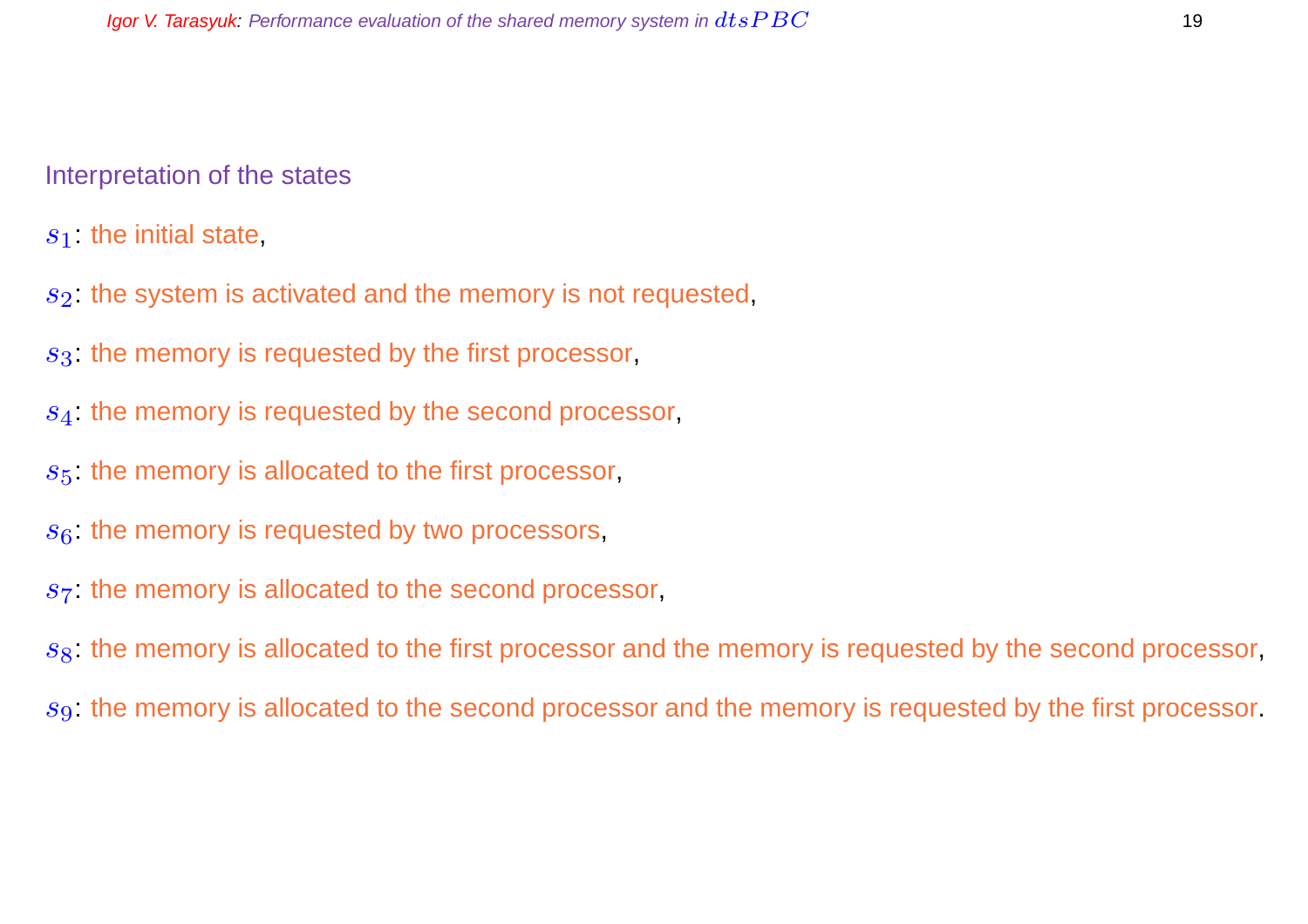

The transition system of the shared memory system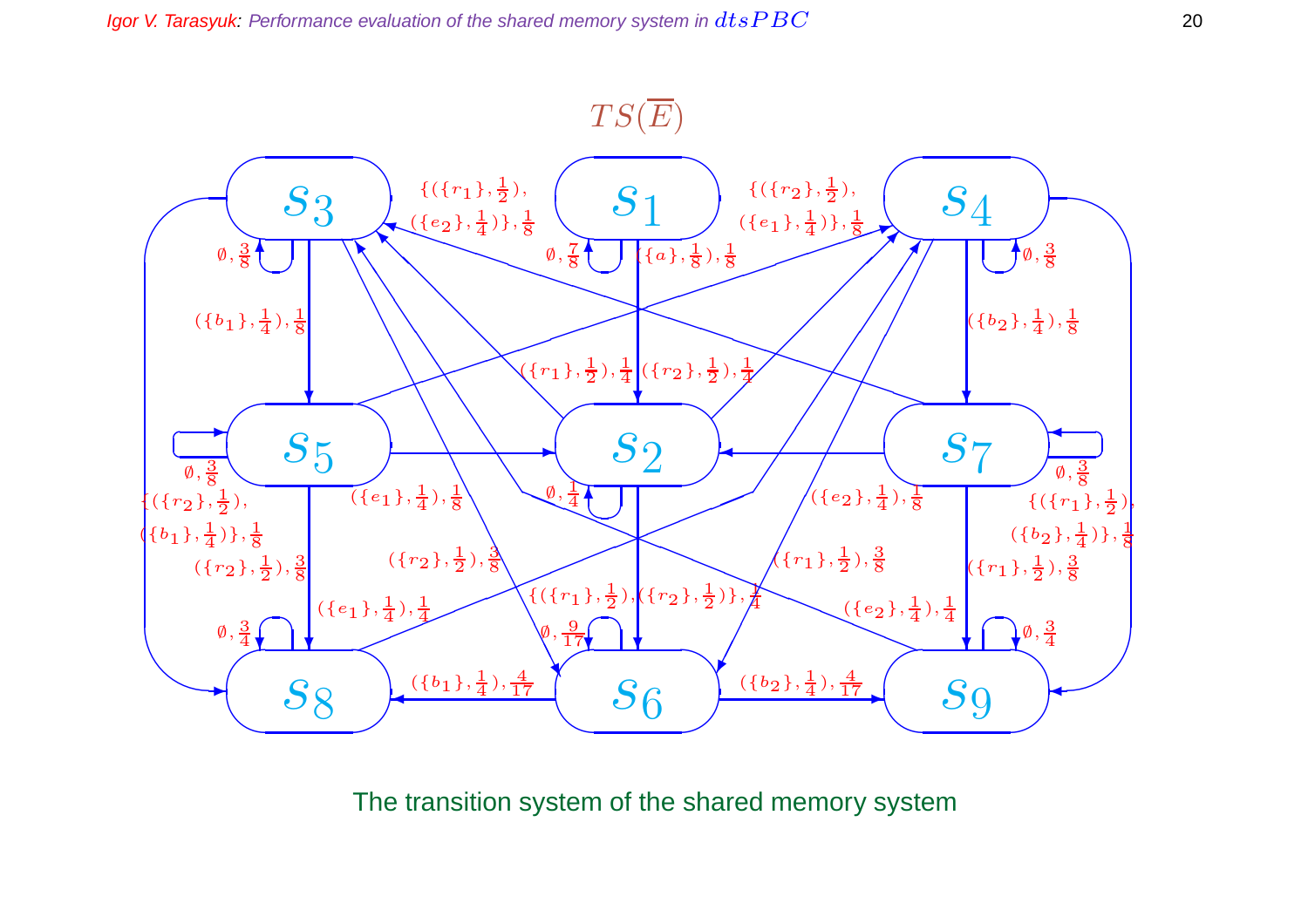The TPM for  $DTMC(\overline{E})$  is

$$
\mathbf{P} = \begin{bmatrix} \frac{7}{8} & \frac{1}{8} & 0 & 0 & 0 & 0 & 0 & 0 & 0 \\ 0 & \frac{1}{4} & \frac{1}{4} & \frac{1}{4} & 0 & \frac{1}{4} & 0 & 0 & 0 \\ 0 & 0 & \frac{3}{8} & 0 & \frac{1}{8} & \frac{3}{8} & 0 & \frac{1}{8} & 0 \\ 0 & 0 & 0 & \frac{3}{3} & 0 & \frac{3}{8} & \frac{1}{8} & 0 & \frac{1}{8} \\ 0 & \frac{1}{8} & 0 & \frac{1}{8} & \frac{3}{8} & 0 & 0 & \frac{3}{8} & 0 \\ 0 & 0 & 0 & 0 & 0 & \frac{9}{17} & 0 & \frac{4}{17} & \frac{4}{17} \\ 0 & \frac{1}{8} & \frac{1}{8} & 0 & 0 & 0 & \frac{3}{8} & 0 & \frac{3}{8} \\ 0 & 0 & 0 & \frac{1}{4} & 0 & 0 & 0 & 0 & \frac{3}{4} & 0 \\ 0 & 0 & \frac{1}{4} & 0 & 0 & 0 & 0 & 0 & \frac{3}{4} \end{bmatrix}.
$$

The steady-state PMF for  $DTMC(\overline{E})$  is

$$
\psi=\left(0,\frac{16}{2103},\frac{80}{701},\frac{80}{701},\frac{16}{701},\frac{391}{2103},\frac{16}{701},\frac{560}{2103},\frac{560}{2103}\right)
$$

.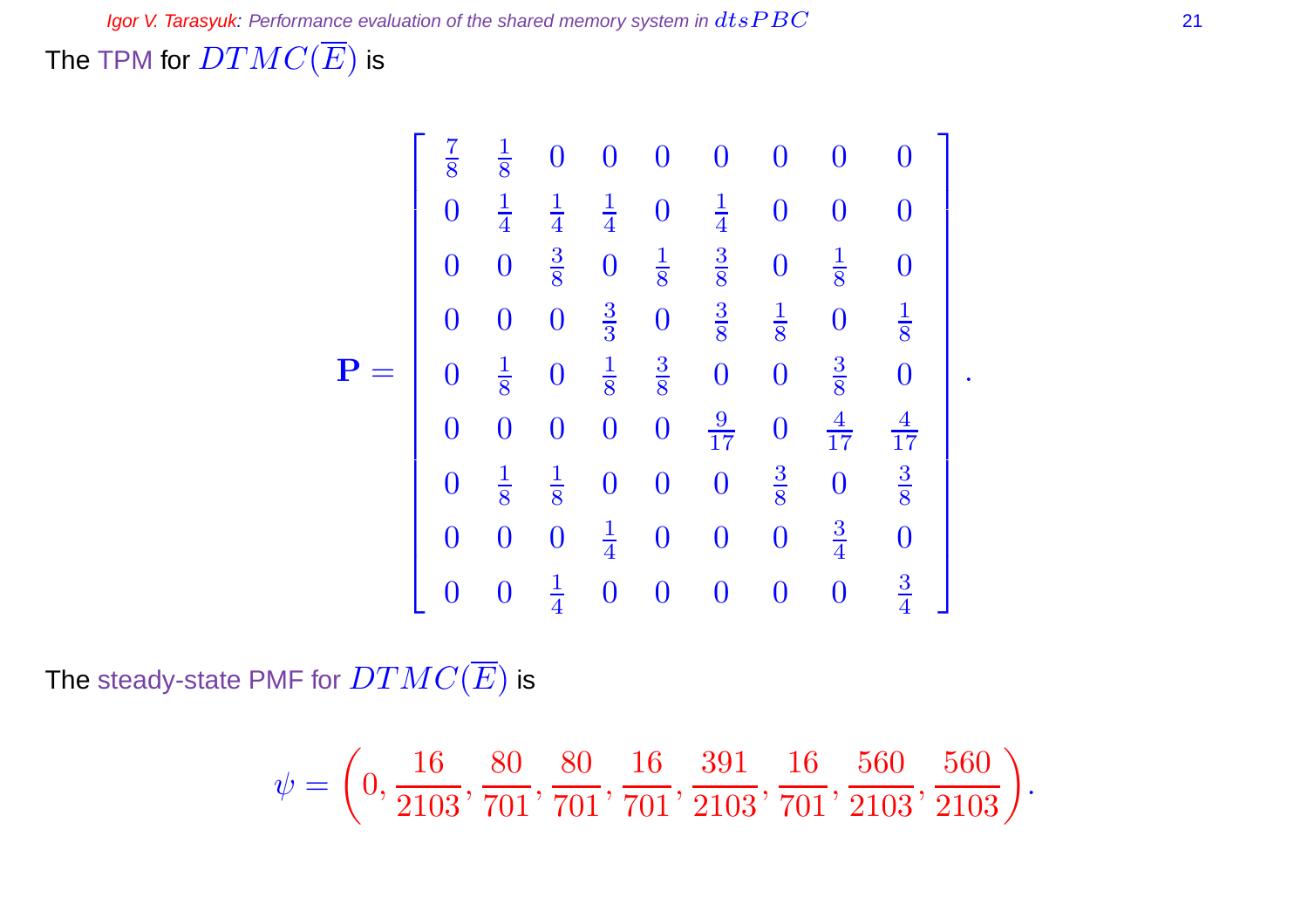The average sojourn time vector of  $\overline{E}$  is

$$
SJ = \left(8, \frac{4}{3}, \frac{8}{5}, \frac{8}{5}, \frac{8}{5}, \frac{17}{8}, \frac{8}{5}, 4, 4\right).
$$

The sojourn time variance vector of  $\overline{E}$  is

$$
VAR = \left(56, \frac{4}{9}, \frac{24}{25}, \frac{24}{25}, \frac{24}{25}, \frac{153}{64}, \frac{24}{25}, 12, 12\right).
$$

Transient and steady-state probabilities of the shared memory system

| $\boldsymbol{k}$ |        | 10     | 15     | 20     | 25     | 30     | 35     | 40     | 45     | 50     | $\infty$       |
|------------------|--------|--------|--------|--------|--------|--------|--------|--------|--------|--------|----------------|
| $\psi_1[k]$      | 0.5129 | 0.2631 | 0.1349 | 0.0692 | 0.0355 | 0.0182 | 0.0093 | 0.0048 | 0.0025 | 0.0013 | $\overline{0}$ |
| $\psi_2[k]$      | 0.1045 | 0.0573 | 0.0331 | 0.0207 | 0.0143 | 0.0110 | 0.0094 | 0.0085 | 0.0081 | 0.0078 | 0.0076         |
| $\psi_3[k]$      | 0.0587 | 0.0845 | 0.0989 | 0.1063 | 0.1101 | 0.1121 | 0.1131 | 0.1136 | 0.1138 | 0.1140 | 0.1141         |
| $\psi_5[k]$      | 0.0094 | 0.0154 | 0.0190 | 0.0209 | 0.0218 | 0.0223 | 0.0226 | 0.0227 | 0.0228 | 0.0228 | 0.0228         |
| $ \psi_6[k] $    | 0.1265 | 0.1577 | 0.1714 | 0.1785 | 0.1821 | 0.1840 | 0.1849 | 0.1854 | 0.1857 | 0.1858 | 0.1859         |
| $ \psi_8[k] $    | 0.0599 | 0.1611 | 0.2123 | 0.2386 | 0.2521 | 0.2590 | 0.2626 | 0.2644 | 0.2653 | 0.2658 | 0.2663         |

We depict the probabilities for the states  $s_1, s_2, s_3, s_5, s_6, s_8$  only, since the corresponding values coincide for  $s_3$ ,  $s_4$  as well as for  $s_5$ ,  $s_7$  and for  $s_8$ ,  $s_9$ .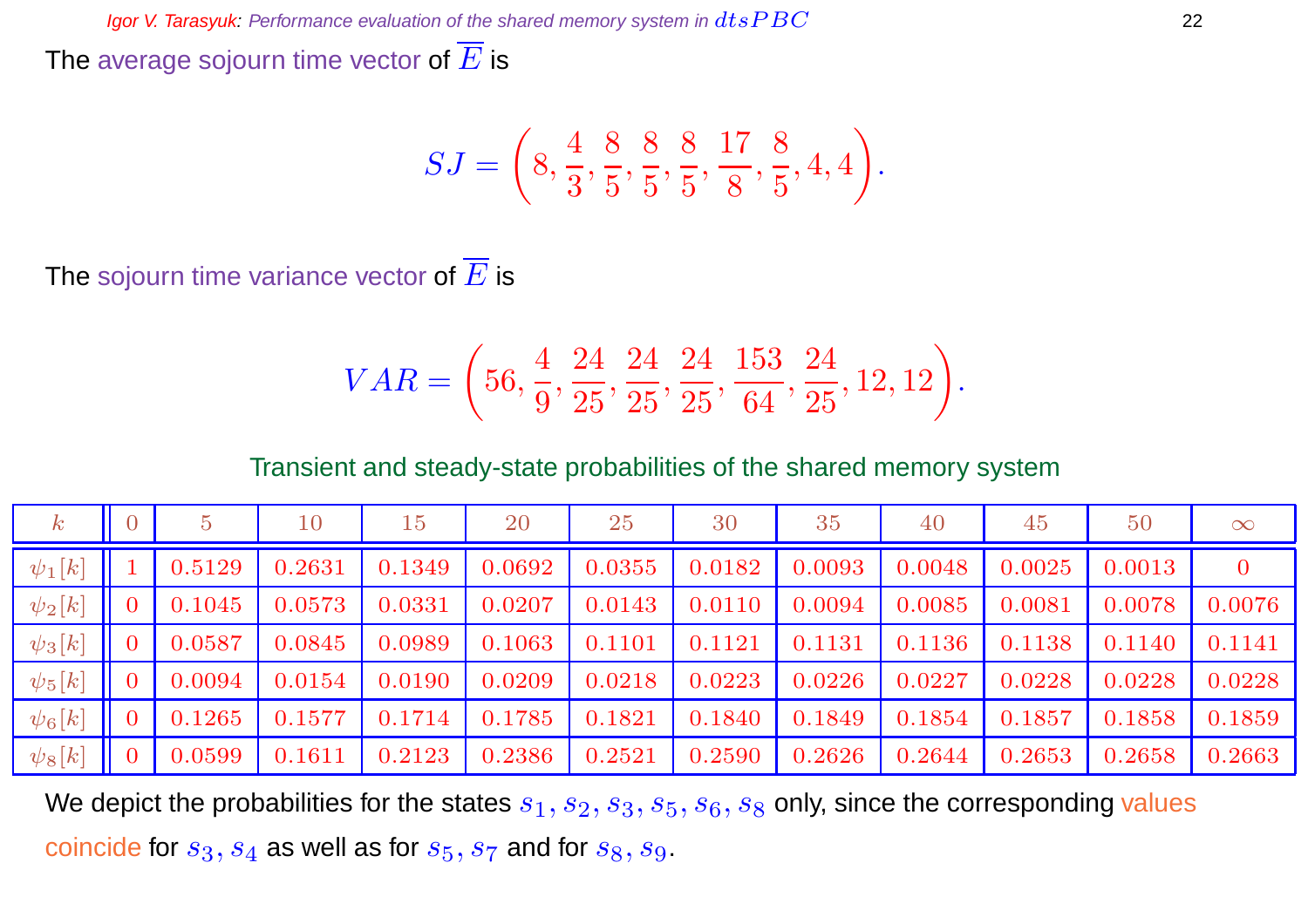

Transient probabilities alteration diagram of the shared memory system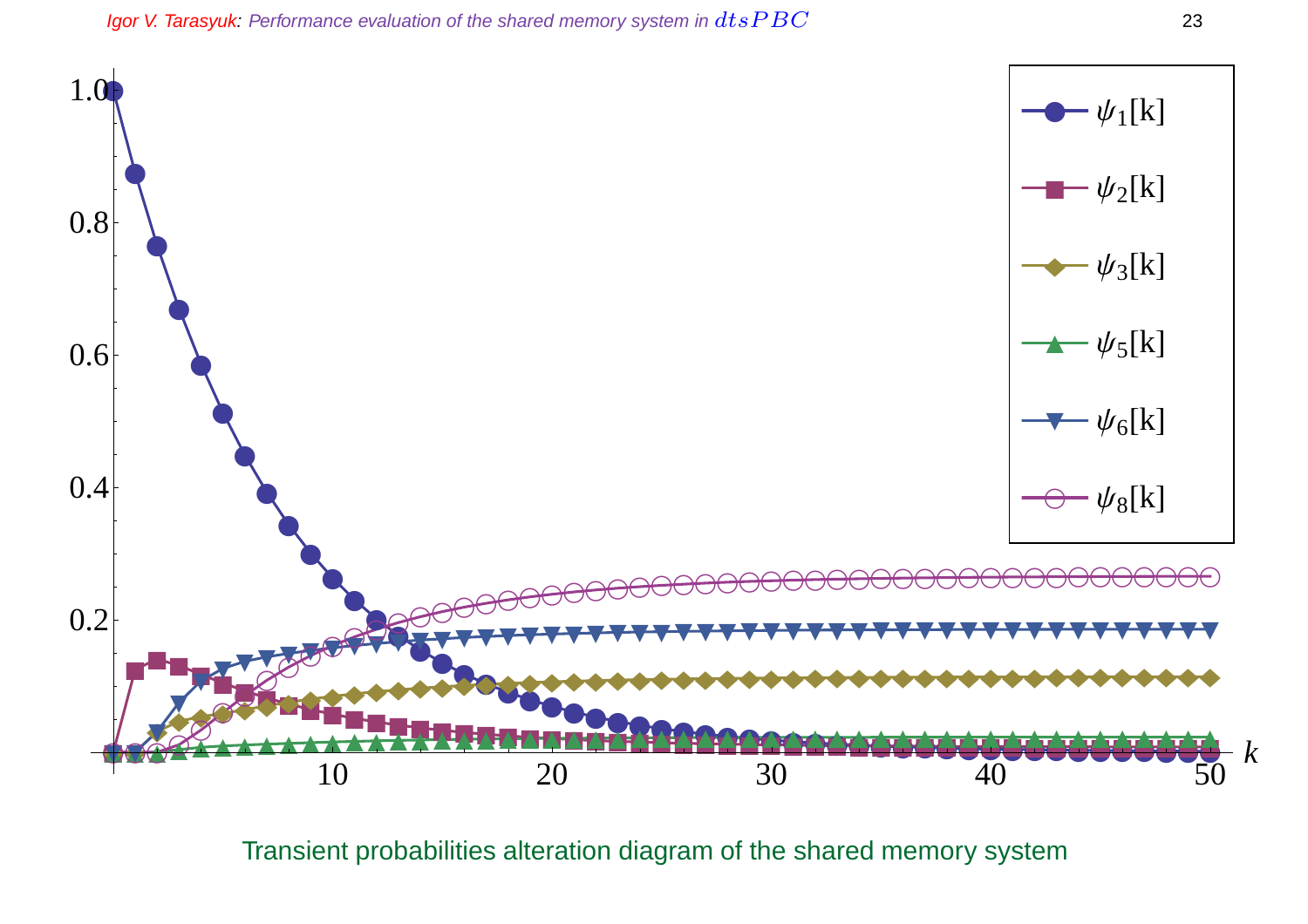#### Performance indices

- The average recurrence time in the state  $s_2$ , the average system run-through, is 1  $\frac{1}{\psi_2} = \frac{2103}{16}$  $\frac{103}{16} = 131\frac{7}{16}$ .
- The common memory is available in the states  $s_2, s_3, s_4, s_6$  only.

The steady-state probability that the memory is available is  $\psi_2+\psi_3+\psi_4+\psi_6=\frac{887}{2103}.$ The steady-state probability that the memory is used, the *shared memory utilization*, is  $1-\frac{887}{2105}$  $\frac{887}{2103} = \frac{1216}{2103}$ 

 $\bullet~$  The common memory request of the first processor  $(\{r_1\},\frac{1}{2})$  $\frac{1}{2}$ ) is only possible from the states  $s_2, s_4, s_7.$ 

The request probability in each of the states is a sum of execution probabilities for all multisets of activities containing  $(\{r_1\},\frac{1}{2})$  $\frac{1}{2}$ ).

The steady-state probability of the shared memory request from the first processor is  $\psi_2$   $\sum$  $\{\Gamma | (\{r_1\},\frac{1}{2})\}$  $\frac{1}{2}$ <sub>2</sub>) =  $\Gamma$ <sub>2</sub> PT( $\Gamma$ , s<sub>2</sub>) +  $\psi_4$   $\sum$  $\{\Gamma | (\{r_1\},\frac{1}{2})\}$  $\frac{1}{2}$ ) $\in$ Γ}  $PT(\Gamma, s_4)$   $+$  $\psi$ 7 $\sum$  $\{\Gamma | ({r_1}, \frac{1}{2})\}$  $\frac{1}{2}$ <sub>)</sub>∈ $\Gamma$ }  $PT(\Gamma,s_7) =$  $\frac{16}{2103} \left( \frac{1}{4} + \frac{1}{4} \right)$ 4  $+\frac{80}{701}(\frac{3}{8}+\frac{1}{8})$ 8  $+\frac{16}{701}(\frac{3}{8}+\frac{1}{8})$ 8  $=$  $\frac{152}{2103}$ .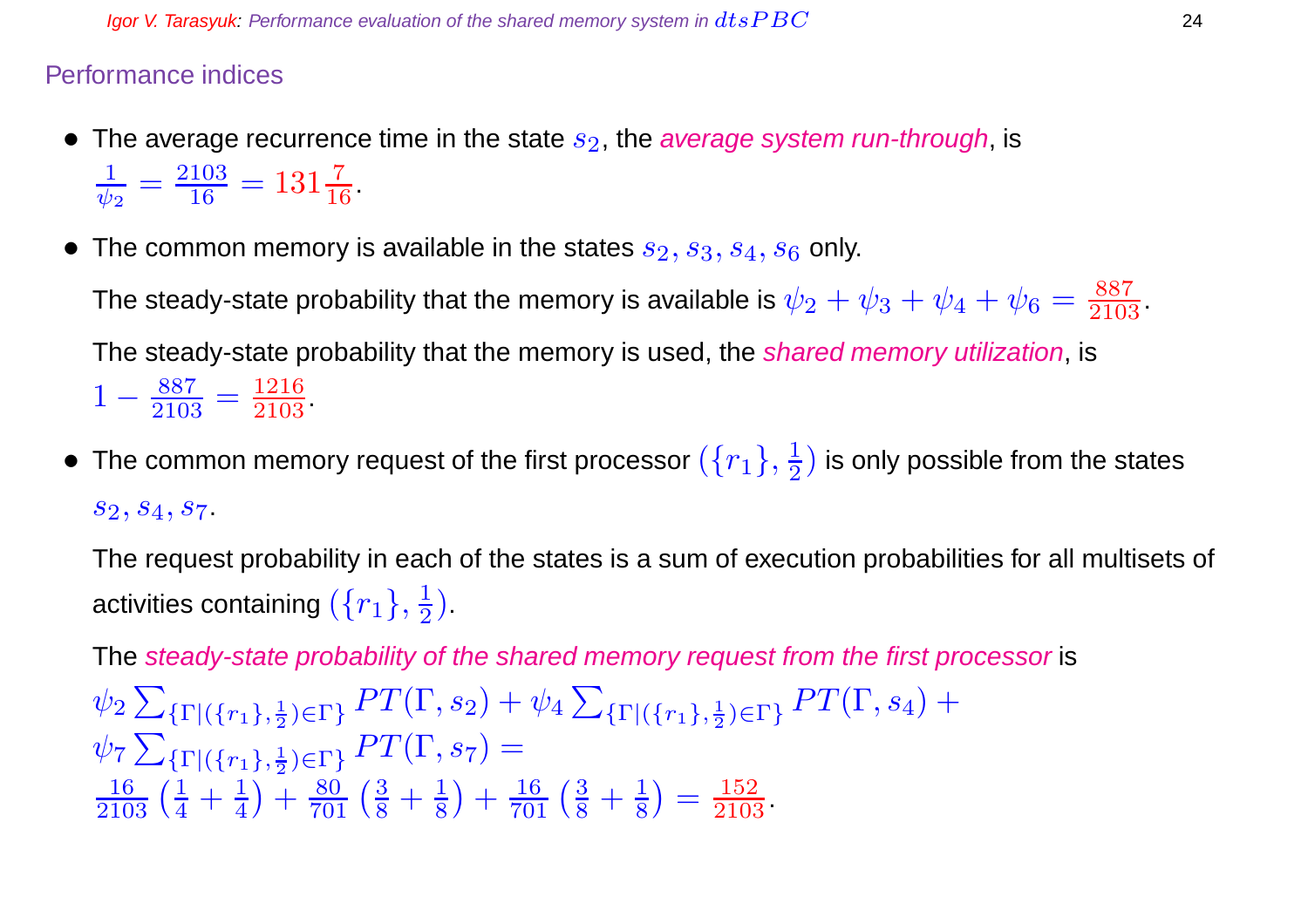Igor V. Tarasyuk: Performance evaluation of the shared memory system in  $dtsPBC$ 



The marked dts-boxes of two processors and shared memory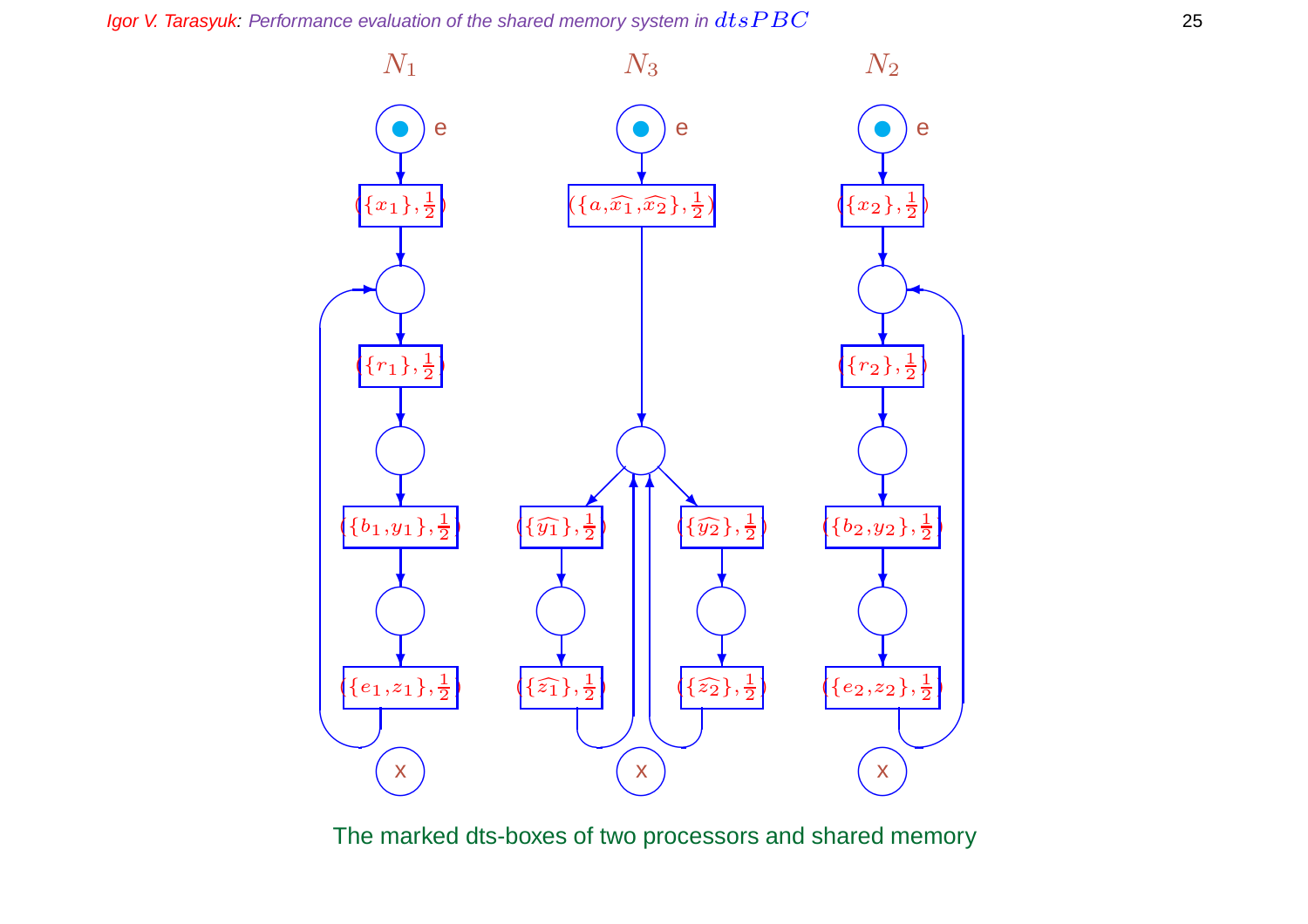



The marked dts-box of the shared memory system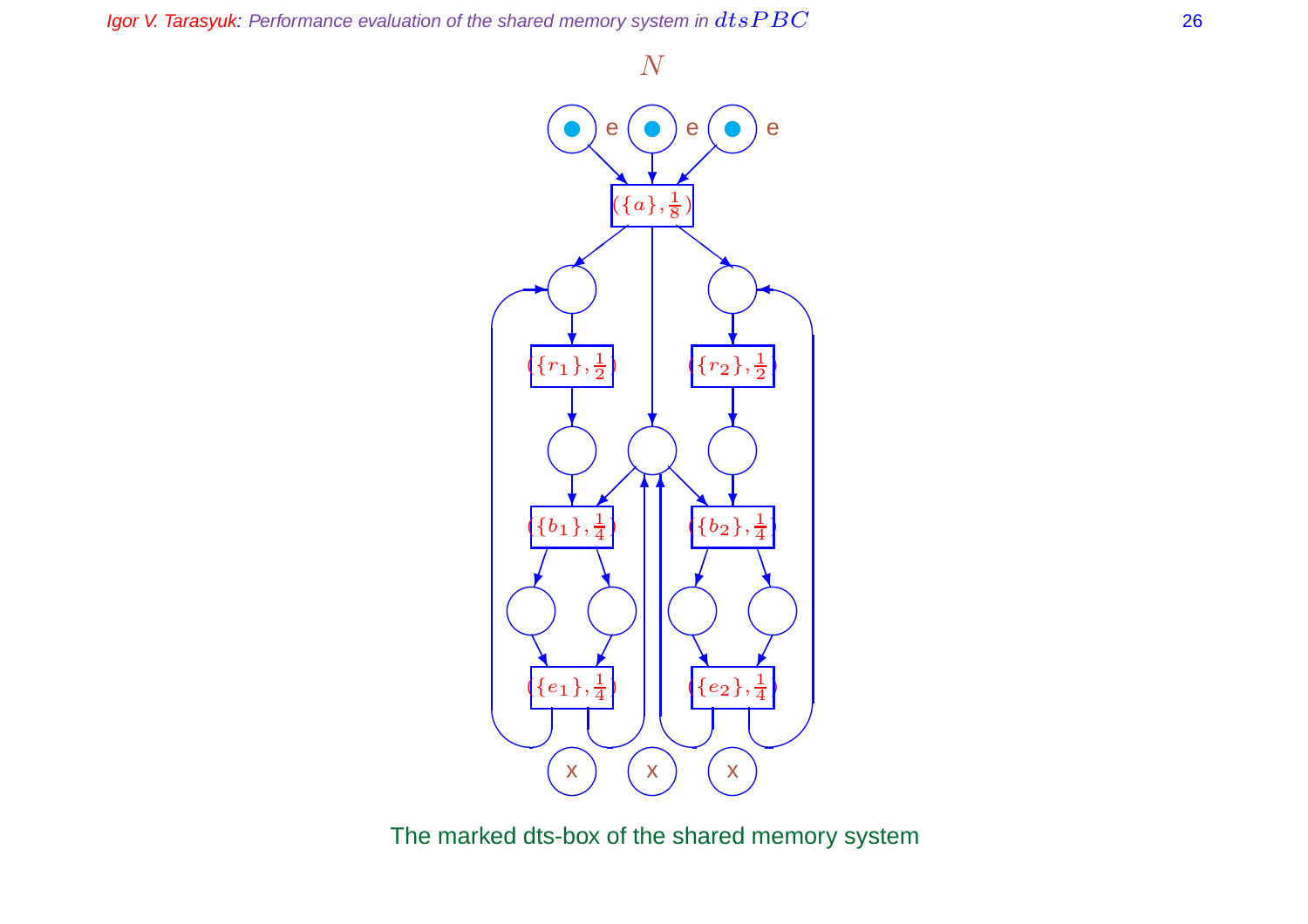### **Overview and open questions**

#### **The results obtained**

- A discrete time stochastic extension  $dtsPBC$  of finite  $PBC$  enriched with iteration.
- A case study of performance analysis: the shared memory system.

#### **Further research**

- Defining stochastic equivalences to identify stochastic processes with similar behaviour.
- Introducing the deterministically timed multiactions with fixed time delays (including the zero delay).
- Extending the syntax with recursion operator.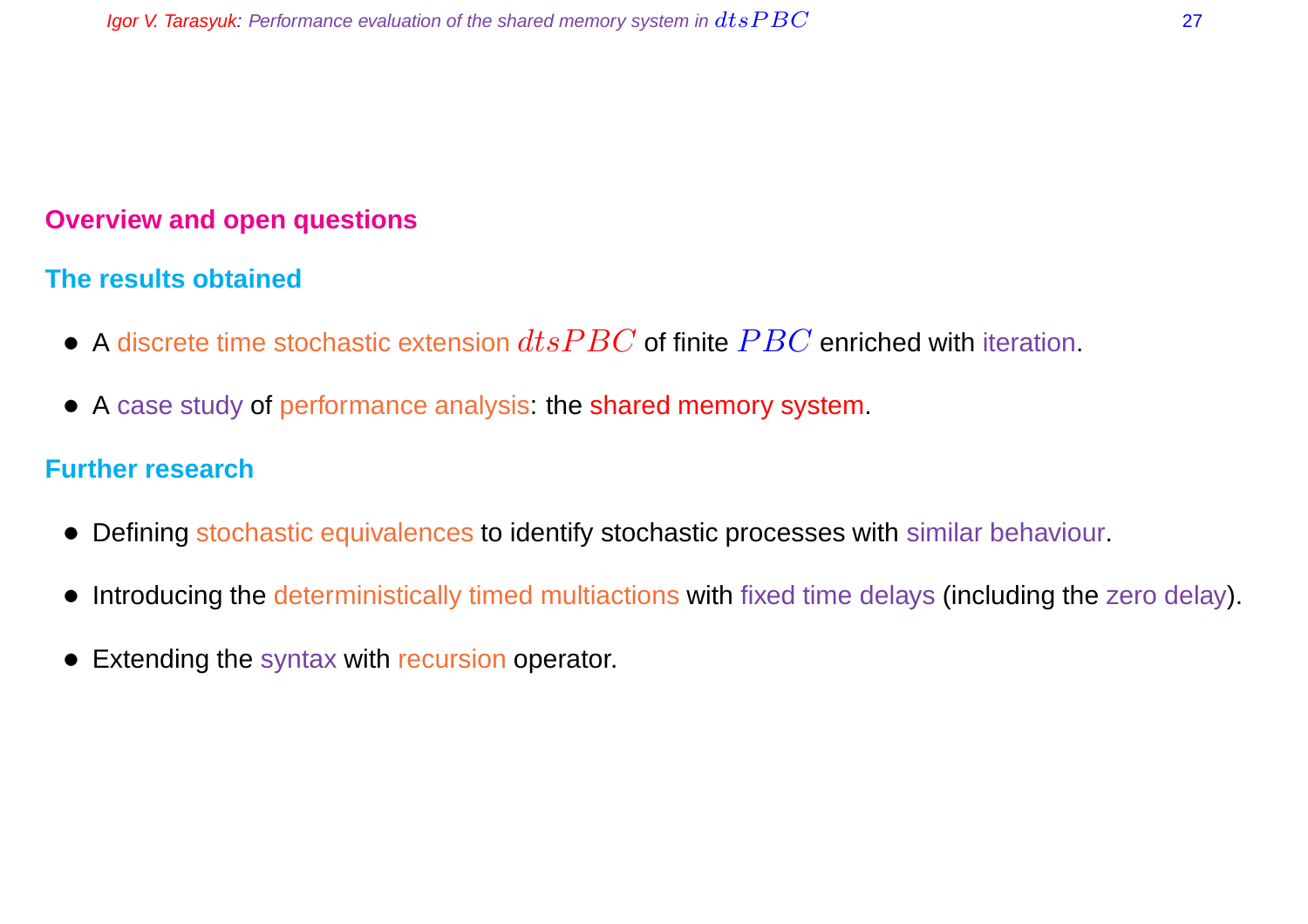**[BDH92]** BEST E., DEVILLERS R., HALL J.G. The box calculus: a new causal algebra with multi-label communication. LNCS **609**, p. 21–69, 1992.

**[FM03]** DE FRUTOS D.E., MARROQUÍN O.A. Ambient Petri nets. Electronic Notes in Theoretical Computer Science **85(1)**, 27 p., 2003.

**[Kou00]** KOUTNY M. A compositional model of time Petri nets. LNCS **1825**, p. 303–322, 2000.

**[MBCDF95]** MARSAN M.A., BALBO G., CONTE G., DONATELLI S., FRANCESCHINIS G. Modelling with generalized stochastic Petri nets. Wiley Series in Parallel Computing, John Wiley and Sons, 1995.

**[MF00]** MARROQUÍN O.A., DE FRUTOS D.E. *TPBC: timed Petri box calculus. Technical Report,* 

Departamento de Sistemas Infofmáticos y Programación, UCM, Madrid, Spain, 2000 (in Spanish).

**[MVCC03]** MACIÀ H.S., VALERO V.R., CAZORLA D.L., CUARTERO F.G. Introducing the iteration in sPBC. Technical Report **DIAB-03-01-37**, 20 p., Department of Computer Science, University of Castilla-La Mancha, Albacete, Spain, September 2003.

**[MVCR08]** MACIÀ H.S., VALERO V.R., CUARTERO F.G., RUIZ M.C.D. sPBC: a Markovian extension of Petri box calculus with immediate multiactions. Fundamenta Informaticae **87(3–4)**, p. 367–406, IOS Press, Amsterdam, The Netherlands, 2008.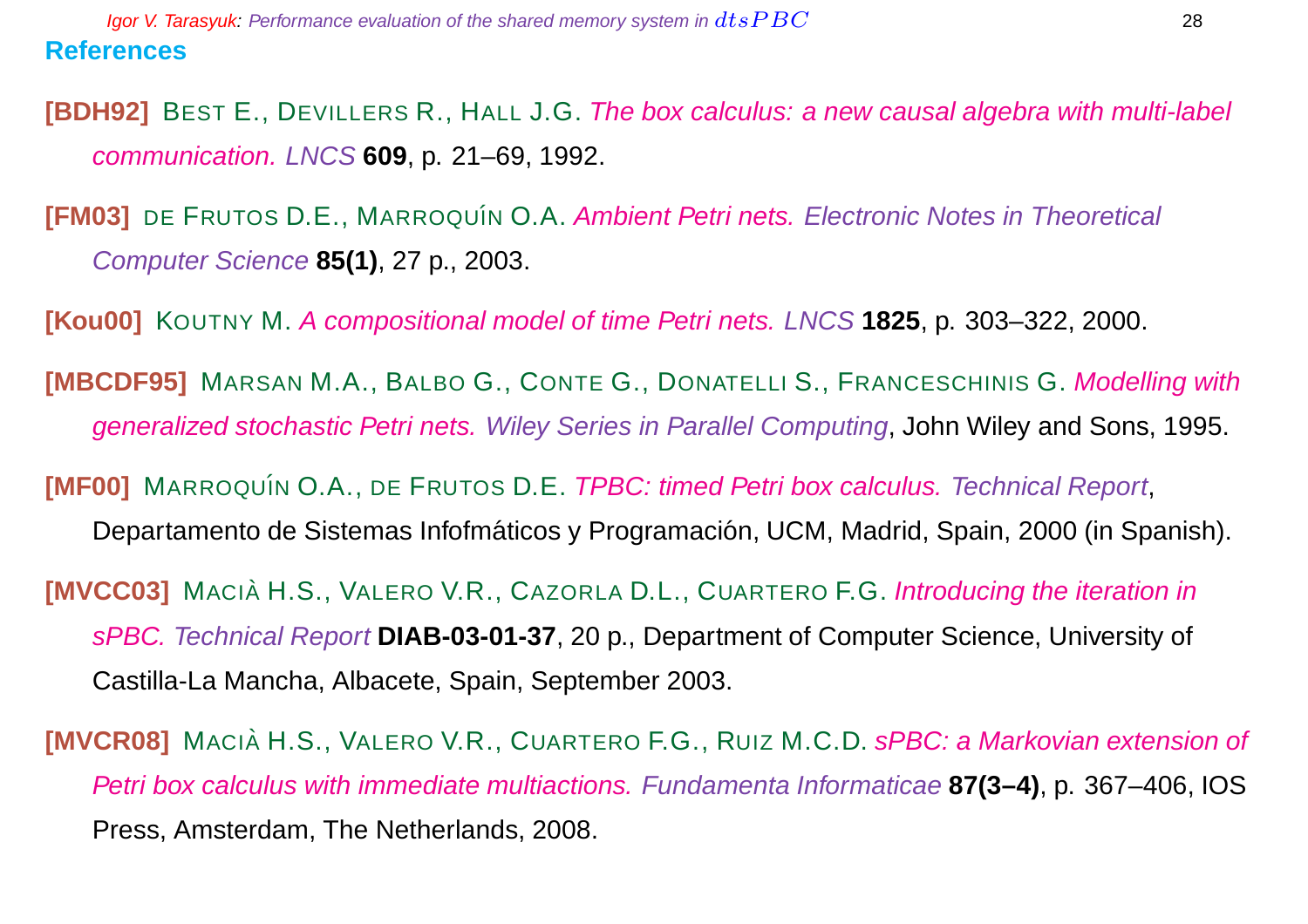**[MVF01]** MACIÀ H.S., VALERO V.R., DE FRUTOS D.E. sPBC: a Markovian extension of finite Petri box calculus. Proceedings of  $9^{th}$  IEEE International Workshop on Petri Nets and Performance Models -01 (PNPM'01), p. 207–216, Aachen, Germany, IEEE Computer Society Press, September 2001.

**[Nia05]** NIAOURIS A. An algebra of Petri nets with arc-based time restrictions. LNCS **3407**, p. 447–462, 2005.

**[Tar05]** TARASYUK I.V. Discrete time stochastic Petri box calculus. Berichte aus dem Department für Informatik **3/05**, 25 p., Carl von Ossietzky Universität Oldenburg, Germany, November 2005, http://db.iis.nsk.su/persons/itar/dtspbcib\_cov.pdf.

**[Tar06]** TARASYUK I.V. Iteration in discrete time stochastic Petri box calculus. Bulletin of the Novosibirsk Computing Center, Series Computer Science, IIS Special Issue **24**, p. 129–148, NCC Publisher, Novosibirsk, 2006, http://db.iis.nsk.su/persons/itar/dtsitncc.pdf.

**[TMV10]** TARASYUK I.V., MACIA H.S., VALERO V.R. Discrete time stochastic Petri box calculus with immediate multiactions. Technical Report **DIAB-10-03-1**, 25 p., Department of Computer Systems, High School of Computer Science Engineering, University of Castilla-La Mancha, Albacete, Spain, March 2010, http://www.dsi.uclm.es/descargas/thecnicalreports/DIAB-10-03-1/dtsipbc.pdf.